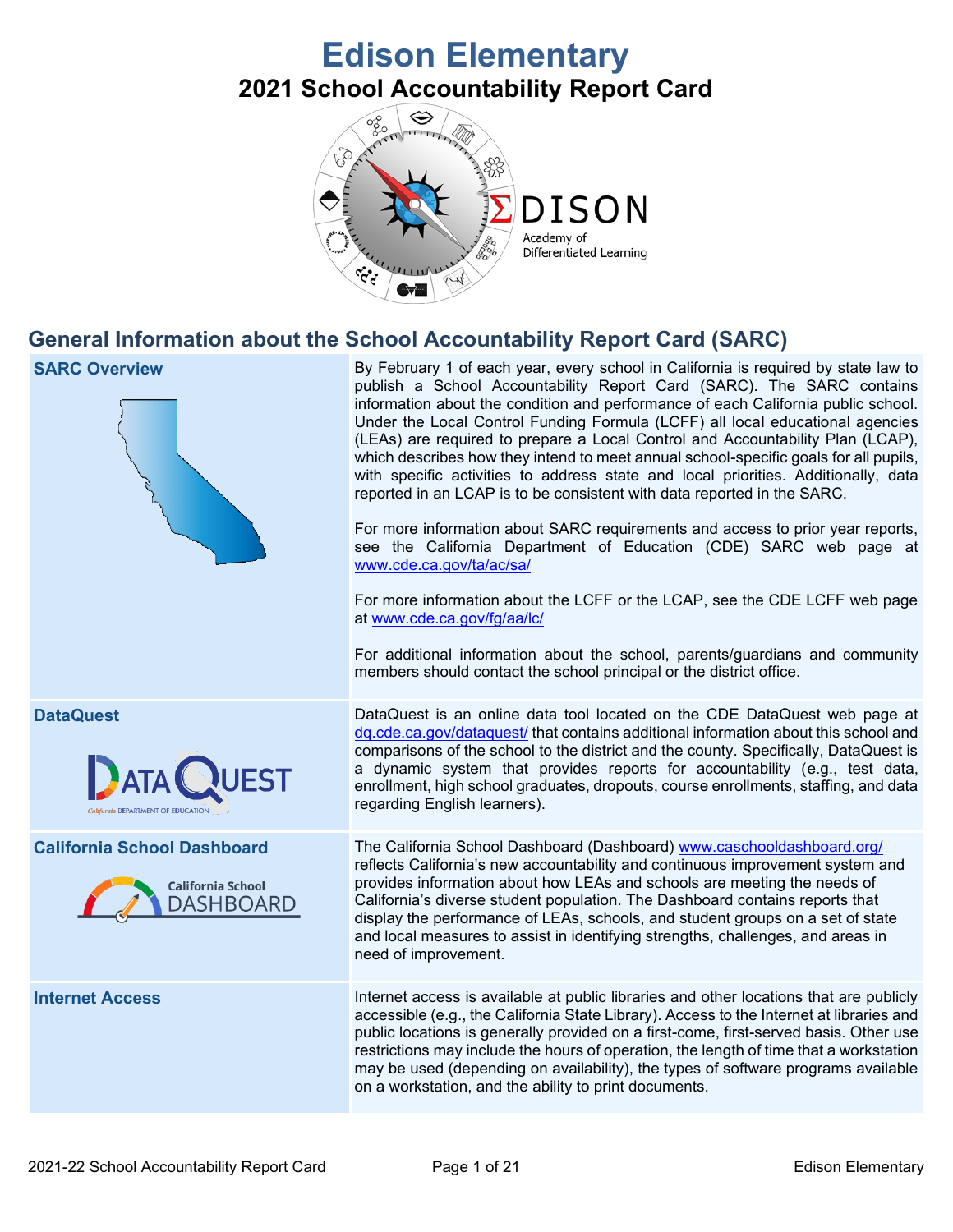#### **2021-22 School Contact Information**

| <b>School Name</b>                               | <b>Edison Elementary</b> |  |  |
|--------------------------------------------------|--------------------------|--|--|
| <b>Street</b>                                    | 515 East 6th Street      |  |  |
| City, State, Zip                                 | Ontario, Ca, 91764-1818  |  |  |
| <b>Phone Number</b>                              | 909-984-5618             |  |  |
| <b>Principal</b>                                 | Hugo Lopez               |  |  |
| <b>Email Address</b>                             | hugo.lopez@omsd.net      |  |  |
| <b>School Website</b>                            | omsd.net/edison          |  |  |
| County-District-School (CDS) Code 36678196036222 |                          |  |  |

#### **2021-22 District Contact Information**

| <b>District Name</b>            | Ontario-Montclair School District |  |  |  |  |
|---------------------------------|-----------------------------------|--|--|--|--|
| <b>Phone Number</b>             | $(909)$ 459-2500                  |  |  |  |  |
| <b>Superintendent</b>           | Dr. James Q. Hammond              |  |  |  |  |
| <b>Email Address</b>            | info@omsd.net                     |  |  |  |  |
| <b>District Website Address</b> | https://www.omsd.net              |  |  |  |  |

#### **2021-22 School Overview**

Edison Academy of Differentiated Learning is one of thirty-two schools in the Ontario-Montclair School District. Edison is located in the northern portion of the district and serves students from Ontario and Upland. It is one of the smallest physical plants in the district and currently has fifteen portable classrooms in use in addition to the permanent buildings, bringing the total number of classrooms to thirty-one. Edison Elementary School received the Title I Academic Achievement Award in 2007, 2008, and 2009. Edison was chosen by the Campaign for Business and Education Excellence (CBEE) as 2017 and 2018 Honor Roll recipients. In addition, Edison received recognition as a Five Star School from the California Association of Gifted Learners in 2015 and became a Gold Ribbon School through the California Department of Education that same year. In 2017, 2018, and 2019 consecutively, Edison is recognized as a Positive Behavioral Intervention and Supports (PBIS) Gold School.

There are thirty classroom teachers and two full-time resource specialists at Edison. There is also one instructional coach, an outreach consultant, one special ed instructional aide, a general ed instructional aide and a bilingual instructional aide. We have two administrators which are the principal and assistant principal. Local control and categorical funding provides for the support services of a librarian, and a mentor. Additional support its provided by the administrative assistant, the school office assistant, an additional part time office assistant, and health services assistant, two full time custodians and one part time custodian, three part time cafeteria workers and five noon aides. In addition, the district provides a physical education teacher and four physical education aides, an instrumental music teacher, a school nurse, a psychologist, a speech/language specialist, and a speech aide on a part-time basis. Students, staff, and parents work together to promote academic excellence. To prepare students socially, emotionally and academically, the development of self discipline and individual responsibility is essential. Edison School's programs are designed to focus on achievement through responsible learning. Academic goals for our students focus on the achievement of identified standards in reading, language arts and math, English proficiency for our English language learners, and the development of behaviors reflecting physical, social and emotional well-being.

Student progress is monitored by a variety of means. On a yearly basis, the CAASPP (California Assessment of Student Performance and Progress) provides data for third through eighth grade students. Edison also utilizes data from the common site and district assessments in reading, writing, and mathematics to plan for program improvements and develop school-wide focus areas. Teachers consistently participate in data and planning meetings to discuss academic results and determine grade level practices and next steps. Edison is developing a multi-tier system of support to provide appropriate services to all students. School-wide programs include Reading Counts for all students and leadership opportunities for upper-grade students. We have an Elementary and Middle school sports program and participate in a variety of events including science fair, spelling bee, Read Across America, and Red Ribbon Week. We host trimester awards to recognize students for academic achievement, participation in extra-curricular activities, and attendance. Edison established a PBIS citizenship program called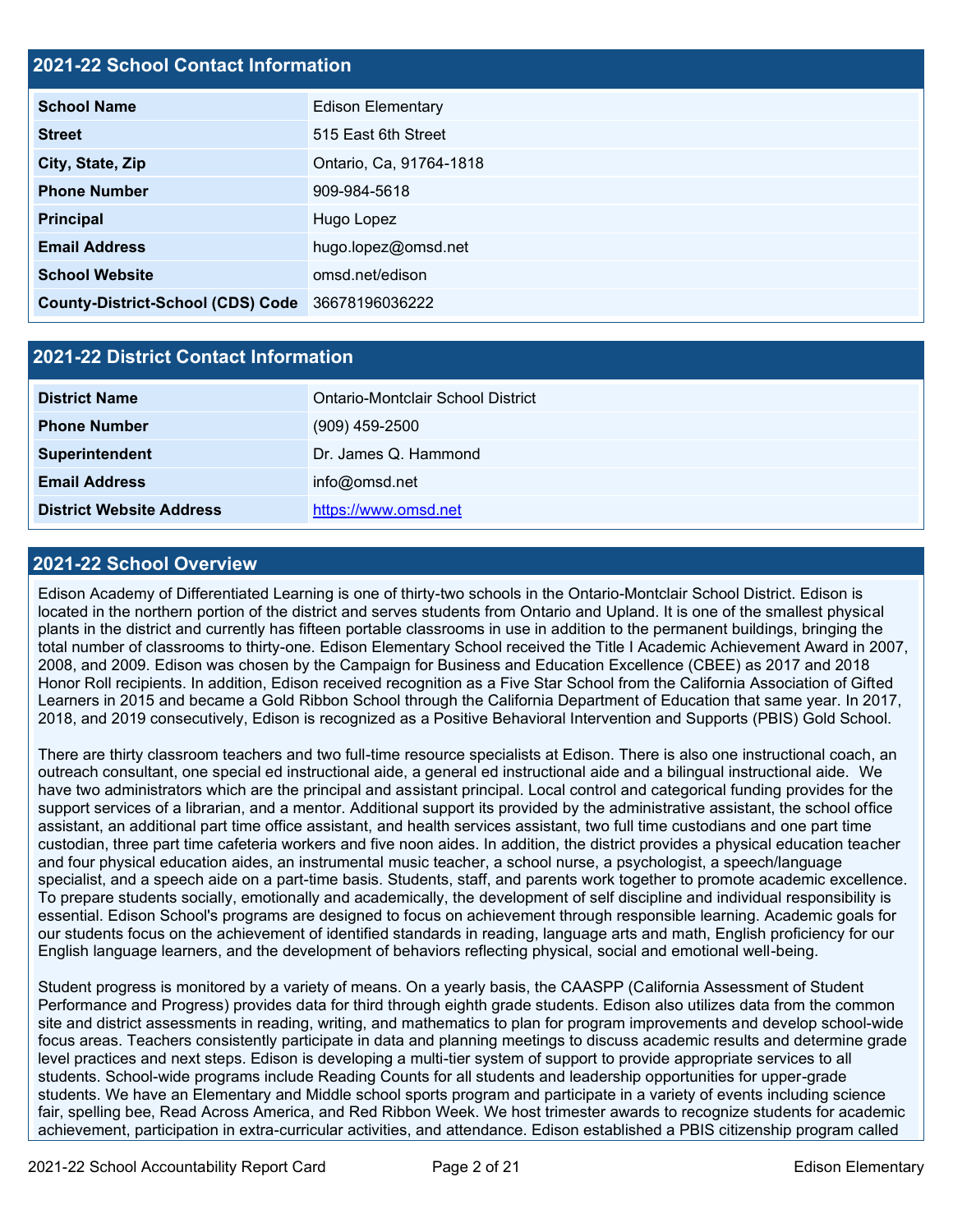#### **2021-22 School Overview**

"Choose the Right Path" to promote positive behavior in motivating ways for students. Students are recognized weekly for Choosing the Right Path and demonstrating Respect, Responsibility, Honesty, and Integrity.

Decision making is guided by the following vision and mission at Edison Academy:

Vision: Empower all students to become successful citizens.

Mission: Through Innovative approaches to teaching and differentiated instruction, we will promote deep and complex thinking, responsibility, and collaboration.

## **About this School**

## **2020-21 Student Enrollment by Grade Level**

| <b>Grade Level</b>      | <b>Number of Students</b> |
|-------------------------|---------------------------|
| Kindergarten            | 78                        |
| Grade 1                 | 78                        |
| Grade 2                 | 72                        |
| Grade 3                 | 87                        |
| Grade 4                 | 92                        |
| Grade 5                 | 101                       |
| Grade 6                 | 105                       |
| Grade 7                 | 57                        |
| Grade 8                 | 56                        |
| <b>Total Enrollment</b> | 726                       |

### **2020-21 Student Enrollment by Student Group**

| <b>Student Group</b>                   | <b>Percent of Total Enrollment</b> |
|----------------------------------------|------------------------------------|
| Female                                 | 53.9                               |
| <b>Male</b>                            | 46.1                               |
| American Indian or Alaska Native       | 0.8                                |
| Asian                                  | 4.1                                |
| <b>Black or African American</b>       | 2.2                                |
| <b>Filipino</b>                        | 1.9                                |
| <b>Hispanic or Latino</b>              | 77.4                               |
| Native Hawaiian or Pacific Islander    | 0.1                                |
| <b>Two or More Races</b>               | 4.1                                |
| <b>White</b>                           | 9.2                                |
| <b>English Learners</b>                | 13.6                               |
| <b>Foster Youth</b>                    | 0.4                                |
| <b>Homeless</b>                        | 2.8                                |
| <b>Socioeconomically Disadvantaged</b> | 63.6                               |
| <b>Students with Disabilities</b>      | 6.1                                |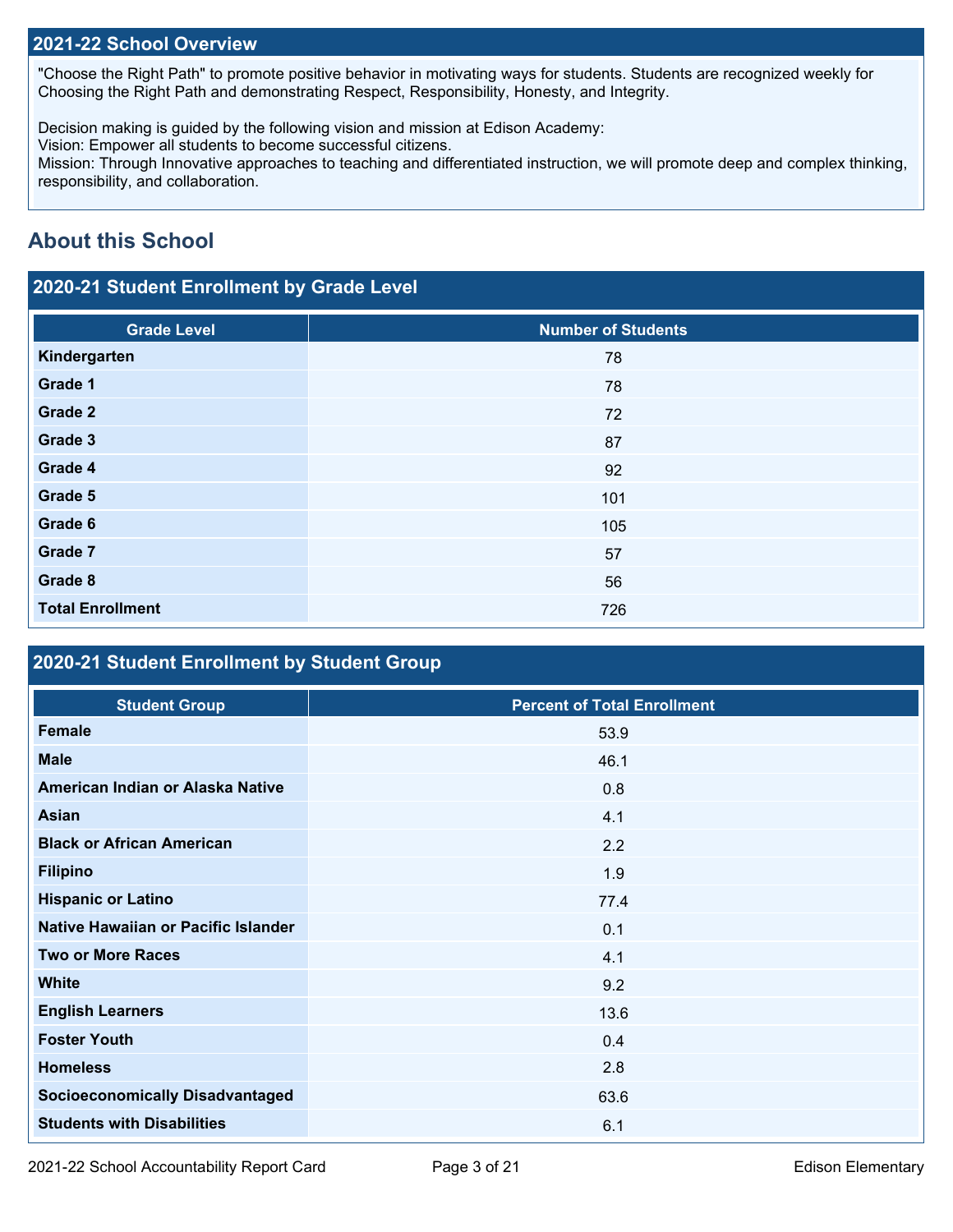## **A. Conditions of Learning State Priority: Basic**

The SARC provides the following information relevant to the State priority: Basic (Priority 1):

- Degree to which teachers are appropriately assigned and fully credentialed in the subject area and for the pupils they are teaching;
- Pupils have access to standards-aligned instructional materials; and
- School facilities are maintained in good repair

Note: For more information refer to the Updated Teacher Equity Definitions web page at<https://www.cde.ca.gov/pd/ee/teacherequitydefinitions.asp>

#### **2019-20 Teacher Preparation and Placement**

| <b>Authorization/Assignment</b>                                                                                                     | 2019-20 |
|-------------------------------------------------------------------------------------------------------------------------------------|---------|
| Fully (Preliminary or Clear) Credentialed for Subject and Student Placement (properly assigned)                                     |         |
| <b>Intern Credential Holders Properly Assigned</b>                                                                                  |         |
| Teachers Without Credentials and Misassignments ("ineffective" under ESSA)                                                          |         |
| Credentialed Teachers Assigned Out-of-Field ("out-of-field" under ESSA)                                                             |         |
| <b>Unknown</b>                                                                                                                      |         |
| <b>Total Teaching Positions</b>                                                                                                     |         |
| Alette The data in this table is haved an Full Time. Family Just (FTF) status. One FTF a musle and ataff members medium full times. |         |

Note: The data in this table is based on Full Time Equivalent (FTE) status. One FTE equals one staff member working full time; one FTE could also represent two staff members who each work 50 percent of full time. Additionally, an assignment is defined as a position that an educator is assigned to based on setting, subject, and grade level. An authorization is defined as the services that an educator is authorized to provide to students.

#### **2019-20 Teachers Without Credentials and Misassignments (considered "ineffective" under ESSA)**

| <b>Authorization/Assignment</b>                              | 2019-20 |
|--------------------------------------------------------------|---------|
| <b>Permits and Waivers</b>                                   |         |
| <b>Misassignments</b>                                        |         |
| <b>Vacant Positions</b>                                      |         |
| <b>Total Teachers Without Credentials and Misassignments</b> |         |

#### **2019-20 Credentialed Teachers Assigned Out-of-Field (considered "out-of-field" under ESSA)**

| <b>Indicator</b>                                              | 2019-20 |
|---------------------------------------------------------------|---------|
| <b>Credentialed Teachers Authorized on a Permit or Waiver</b> |         |
| <b>Local Assignment Options</b>                               |         |
| <b>Total Out-of-Field Teachers</b>                            |         |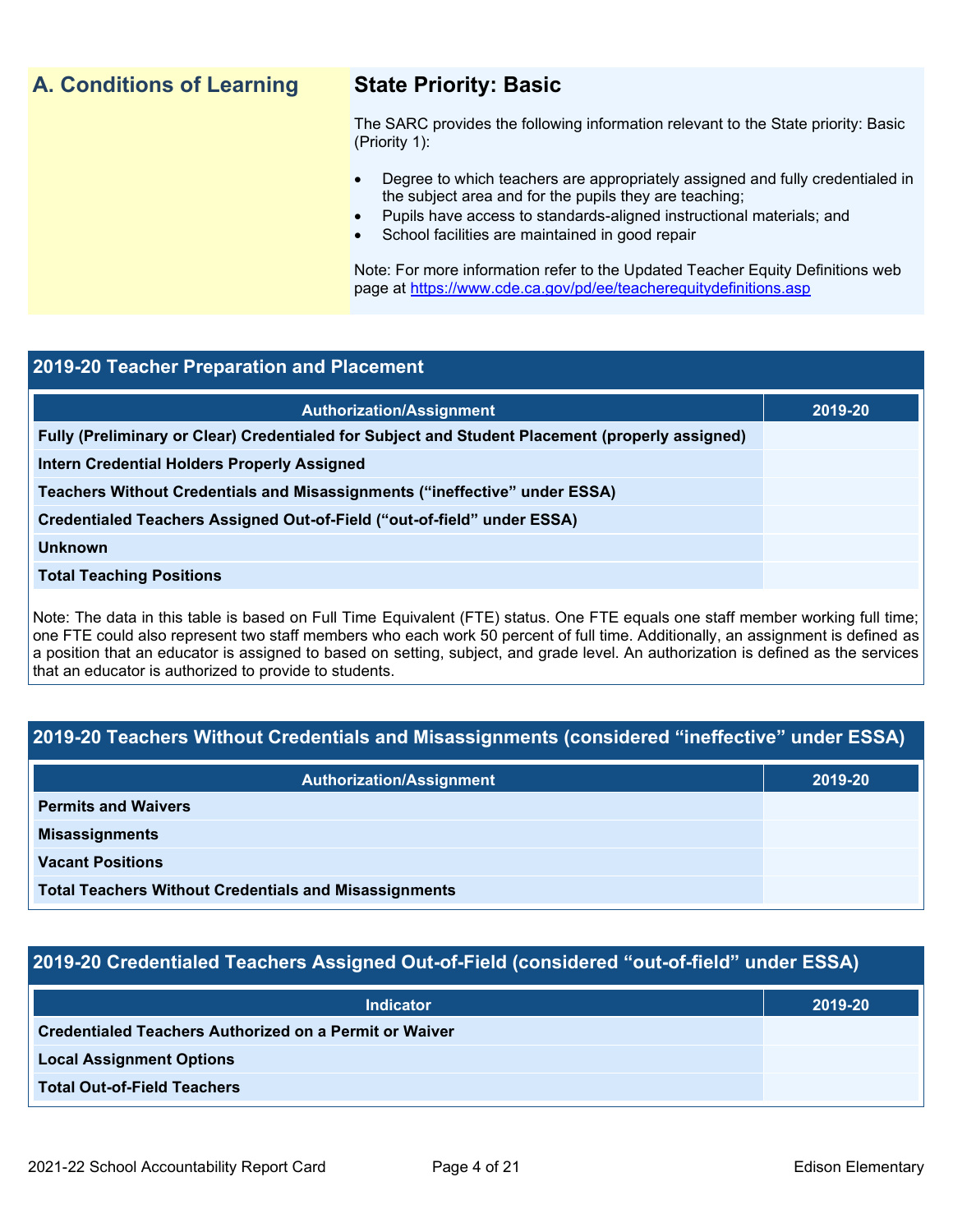### **2019-20 Class Assignments**

| Indicator                                                                                                                                           | 2019-20 |
|-----------------------------------------------------------------------------------------------------------------------------------------------------|---------|
| <b>Misassignments for English Learners</b><br>(a percentage of all the classes with English learners taught by teachers that are misassigned)       |         |
| No credential, permit or authorization to teach<br>(a percentage of all the classes taught by teachers with no record of an authorization to teach) |         |

### **2021-22 Quality, Currency, Availability of Textbooks and Other Instructional Materials**

**Year and month in which the data were collected** January 2021

| <b>Subject</b>                    | Textbooks and Other Instructional Materials/year of<br><b>Adoption</b>                                                                                                                                                                                                                                                                                                                                                                                                               | <b>From</b><br><b>Most</b><br><b>Recent</b><br><b>Adoption</b> | <b>Percent</b><br><b>Students</b><br><b>Lacking Own</b><br><b>Assigned</b><br><b>Copy</b> |
|-----------------------------------|--------------------------------------------------------------------------------------------------------------------------------------------------------------------------------------------------------------------------------------------------------------------------------------------------------------------------------------------------------------------------------------------------------------------------------------------------------------------------------------|----------------------------------------------------------------|-------------------------------------------------------------------------------------------|
| <b>Reading/Language Arts</b>      | TK Big Day (Houghton-Mifflin-Harcourt) - Adopted 2016<br>K-6 Wonders (McGraw-Hill) - Adopted 2016<br>6-8 Collections (Houghton Mifflin Harcourt - Adopted 2016                                                                                                                                                                                                                                                                                                                       | Yes                                                            | 0%                                                                                        |
| <b>Mathematics</b>                | TK-8 - Eureka Math (Great Minds)- Adopted 2015* and then<br>in 2018* for Dual Immersion program.<br>K-8 mathematics materials were selected by OMSD<br>stakeholders to adopt due to the level of rigor of the program<br>and a strong alignment with the California State Standards.<br>*TK mathematics materials are from the most recent local<br>adoption.<br>Integrated Math, High School Credit Course, Houghton Mifflin<br>Harcourt, Integrated Math I, 2015 adopted May, 2020 | <b>No</b>                                                      | 0%                                                                                        |
| <b>Science</b>                    | TK- Big Day Houghton-Mifflin- Adopted 2016<br>K-5 California Inspire Science (McGraw Hill) - Adopted 2019<br>6-8 California Inspire Science-Preferred Integrated (McGraw<br>Hill) - Adopted 2019                                                                                                                                                                                                                                                                                     | Yes                                                            | 0%                                                                                        |
| <b>History-Social Science</b>     | TK Big Day (Houghton-Mifflin-Harcourt) - Adopted 2016<br>K-5 California Vistas (Macmillan/McGraw-Hill) - Adopted<br>2006*<br>6-8 My World Interactive (Pearson) - Adopted 2018<br>*K-5 History/Social Science materials are not from the most<br>recent state adoption; however, the district has determined<br>through local review that the materials are still aligned to<br>current state standards.                                                                             | Yes                                                            | 0%                                                                                        |
| <b>Foreign Language</b>           | *Spanish II S, High School Credit Course, Vista, Imagina, 4th<br>Edition, adopted May 2020 - *Not from the most recent state<br>adoption.<br>Spanish for Native Speakers, McDougal Littel, Tu Mundo,<br>2008, adopted July 2008<br>Beginning Spanish, Prentice Hall, Realidades, 2008, adopted<br><b>July 2008</b>                                                                                                                                                                   | Yes                                                            | 0%                                                                                        |
| <b>Health</b>                     | K-8 Focus on You (Charles Merrill Publishing) - Adopted<br>1984                                                                                                                                                                                                                                                                                                                                                                                                                      | No                                                             | 0%                                                                                        |
| <b>Visual and Performing Arts</b> | TK-6 Theatre Arts Connection (SRA/McGraw-Hill) - Adopted<br>2008<br>TK-6 Art Connection (SRA/McGraw-Hill) - Adopted 2008                                                                                                                                                                                                                                                                                                                                                             | Yes                                                            | 0%                                                                                        |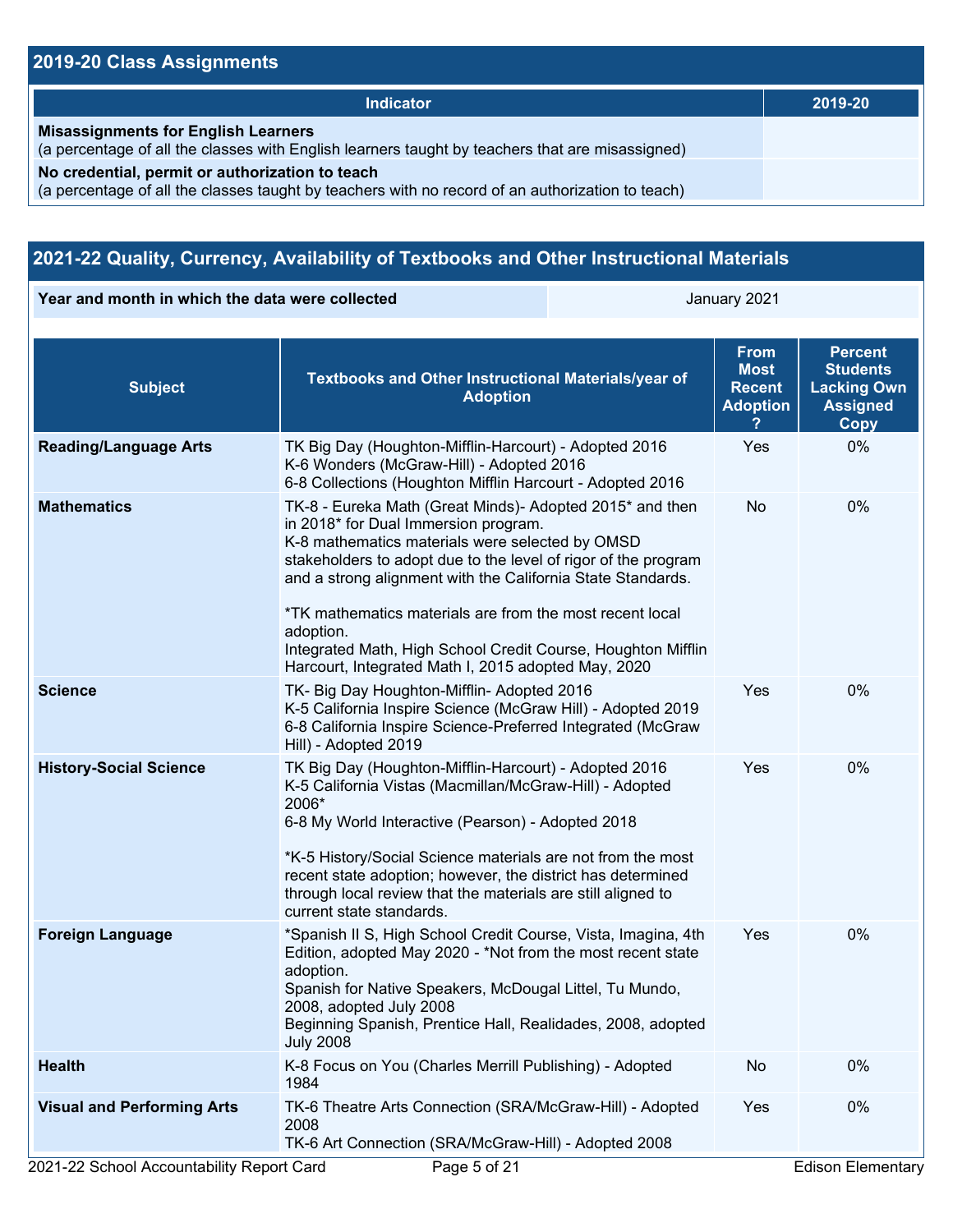#### **School Facility Conditions and Planned Improvements**

To promote safety, Edison Academy is a closed campus; gates are closed during the school day and visitors must enter through the main office to sign in at the front desk prior to entering school premises. When conditions allow for visitors, they must present their California ID badges and staff must present their district badge through our RAPTOR system. Signage has been placed near the entrance directing visitors to check in at the office. All staff members have been provided with district ID badges. Edison Academy offers student supervision before school, during school and after school. Supervision in the mornings is done by administrative team, support team, teachers and noon aides. Teachers supervise recess and Adult noon aides supervise lunch and lunch recess. After school supervision is offered by administration, support staff, as well as teachers.

Edison school is clean and in good repair. Work orders are generated to address any facilities needs and completed in a timely manner. There are no planned facility improvements at this time. In the past year, our kinder playground received new turf and our perimeter fencing was upgraded. We installed a colorful mindfulness mural on the playground to encourage self-care, and kindness. The grass on the playground was replaced with turf this year, for an expansive, green, level playing area.

During the 2020-2021 Edison received an overall rating of 98.55% GOOD , there were three sections that needed to have repairs, those are listed below. For the 2021-22 school year, the scheduled inspection is set for - 1/11/2022

#### **Year and month of the most recent FIT report** Number 2001 12022<sup>"</sup> scheduled visit 1/11/2022"

| <b>System Inspected</b>                                                | <b>Rate</b><br>Good | Rate<br>Fair | Rate<br>Poor | <b>Repair Needed and Action Taken or Planned</b>                                                                                                                                                                                                                                           |
|------------------------------------------------------------------------|---------------------|--------------|--------------|--------------------------------------------------------------------------------------------------------------------------------------------------------------------------------------------------------------------------------------------------------------------------------------------|
| <b>Systems:</b><br>Gas Leaks, Mechanical/HVAC, Sewer                   | $\mathsf{X}$        |              |              |                                                                                                                                                                                                                                                                                            |
| Interior:<br><b>Interior Surfaces</b>                                  | X                   |              |              |                                                                                                                                                                                                                                                                                            |
| <b>Cleanliness:</b><br>Overall Cleanliness, Pest/Vermin Infestation    | $\mathsf{x}$        |              |              | Clean room and ensure electrical panels and<br>ladder are not blocked and accessible.                                                                                                                                                                                                      |
| <b>Electrical</b>                                                      | $\mathsf{X}$        |              |              | Repair data jack plate in 5400 raceway on east<br>side of room; Remove extension cord across floor<br>that is a trip hazard, Repair or replace light not<br>working; Install 4s blank at com box east end of<br>room and south wall near ceilling; Diffusers<br>missing 24' light fixtures |
| <b>Restrooms/Fountains:</b><br>Restrooms, Sinks/ Fountains             | $\mathsf{X}$        |              |              |                                                                                                                                                                                                                                                                                            |
| Safety:<br>Fire Safety, Hazardous Materials                            | $\mathsf{X}$        |              |              | Fire Extinguisher is missing.                                                                                                                                                                                                                                                              |
| Structural:<br><b>Structural Damage, Roofs</b>                         | $\mathsf{X}$        |              |              |                                                                                                                                                                                                                                                                                            |
| External:<br>Playground/School Grounds, Windows/<br>Doors/Gates/Fences | $\mathsf{X}$        |              |              |                                                                                                                                                                                                                                                                                            |

| <b>Overall Facility Rate</b> |      |      |      |  |  |  |
|------------------------------|------|------|------|--|--|--|
| <b>Exemplary</b>             | Good | Fair | Poor |  |  |  |
|                              |      |      |      |  |  |  |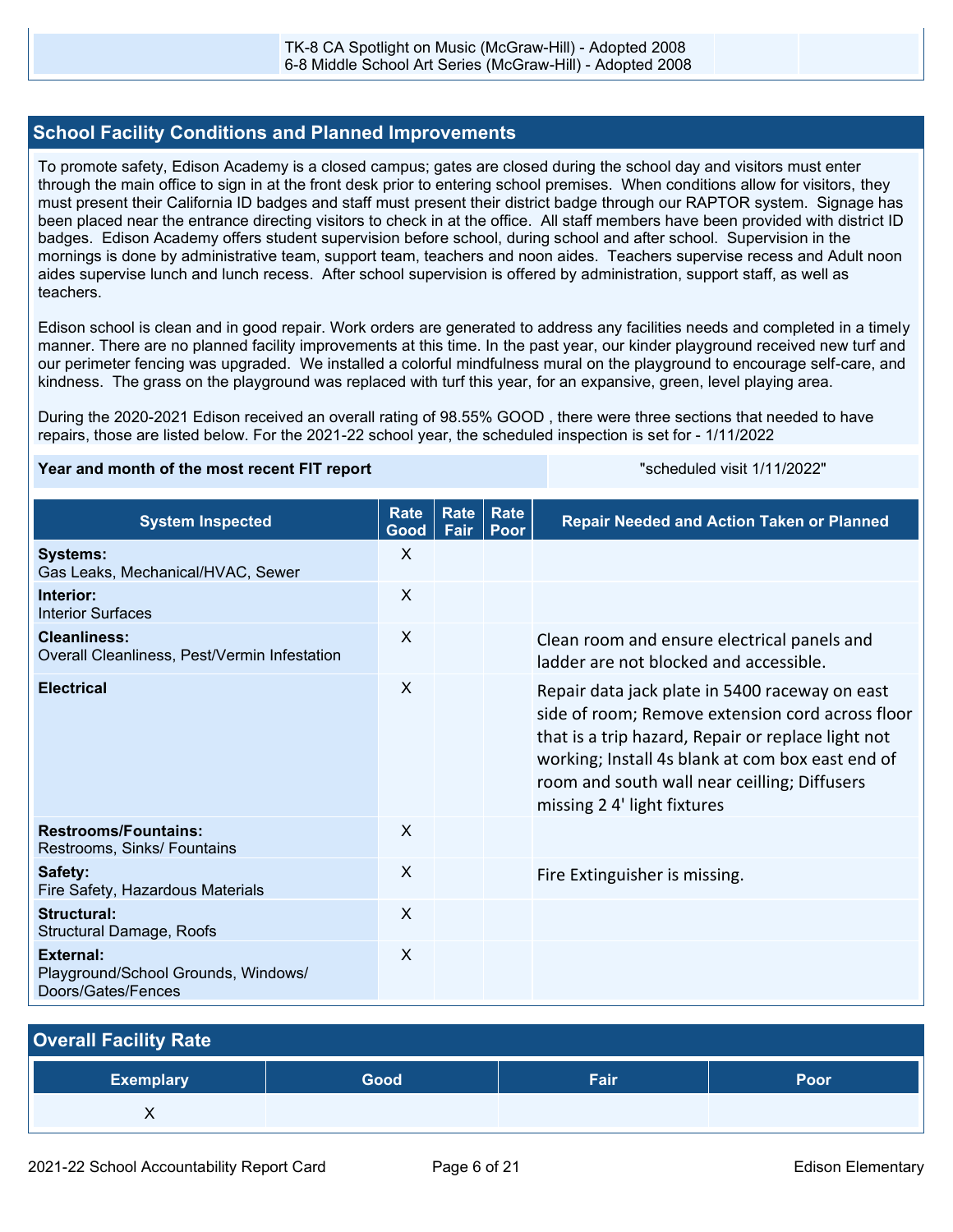## **B. Pupil Outcomes State Priority: Pupil Achievement**

The SARC provides the following information relevant to the State priority: Pupil Achievement (Priority 4):

#### **Statewide Assessments**

(i.e., California Assessment of Student Performance and Progress [CAASPP] System includes the Smarter Balanced Summative Assessments for students in the general education population and the California Alternate Assessments [CAAs] for English language arts/literacy [ELA] and mathematics given in grades three through eight and grade eleven. Only eligible students may participate in the administration of the CAAs. CAAs items are aligned with alternate achievement standards, which are linked with the Common Core State Standards [CCSS] for students with the most significant cognitive disabilities).

The CAASPP System encompasses the following assessments and student participation requirements:

- 1. **Smarter Balanced Summative Assessments and CAAs for ELA** in grades three through eight and grade eleven.
- 2. **Smarter Balanced Summative Assessments and CAAs for mathematics** in grades three through eight and grade eleven.
- 3. **California Science Test (CAST) and CAAs for Science** in grades five, eight, and once in high school (i.e., grade ten, eleven, or twelve).

#### **SARC Reporting in the 2020-2021 School Year Only**

Where the most viable option, LEAs were required to administer the statewide summative assessment in ELA and mathematics. Where a statewide summative assessment was not the most viable option for the LEA (or for one or more gradelevel[s] within the LEA) due to the pandemic, LEAs were allowed to report results from a different assessment that met the criteria established by the State Board of Education (SBE) on March 16, 2021. The assessments were required to be:

- Aligned with CA CCSS for ELA and mathematics;
- Available to students in grades 3 through 8, and grade 11; and
- Uniformly administered across a grade, grade span, school, or district to all eligible students.

#### **Options**

Note that the CAAs could only be administered in-person following health and safety requirements. If it was not viable for the LEA to administer the CAAs in person with health and safety guidelines in place, the LEA was directed to not administer the tests. There were no other assessment options available for the CAAs. Schools administered the Smarter Balanced Summative Assessments for ELA and mathematics, other assessments that meet the SBE criteria, or a combination of both, and they could only choose one of the following:

- Smarter Balanced ELA and mathematics summative assessments;
- Other assessments meeting the SBE criteria; or
- Combination of Smarter Balanced ELA and mathematics summative assessments and other assessments.

The percentage of students who have successfully completed courses that satisfy the requirements for entrance to the University of California and the California State University, or career technical education sequences or programs of study.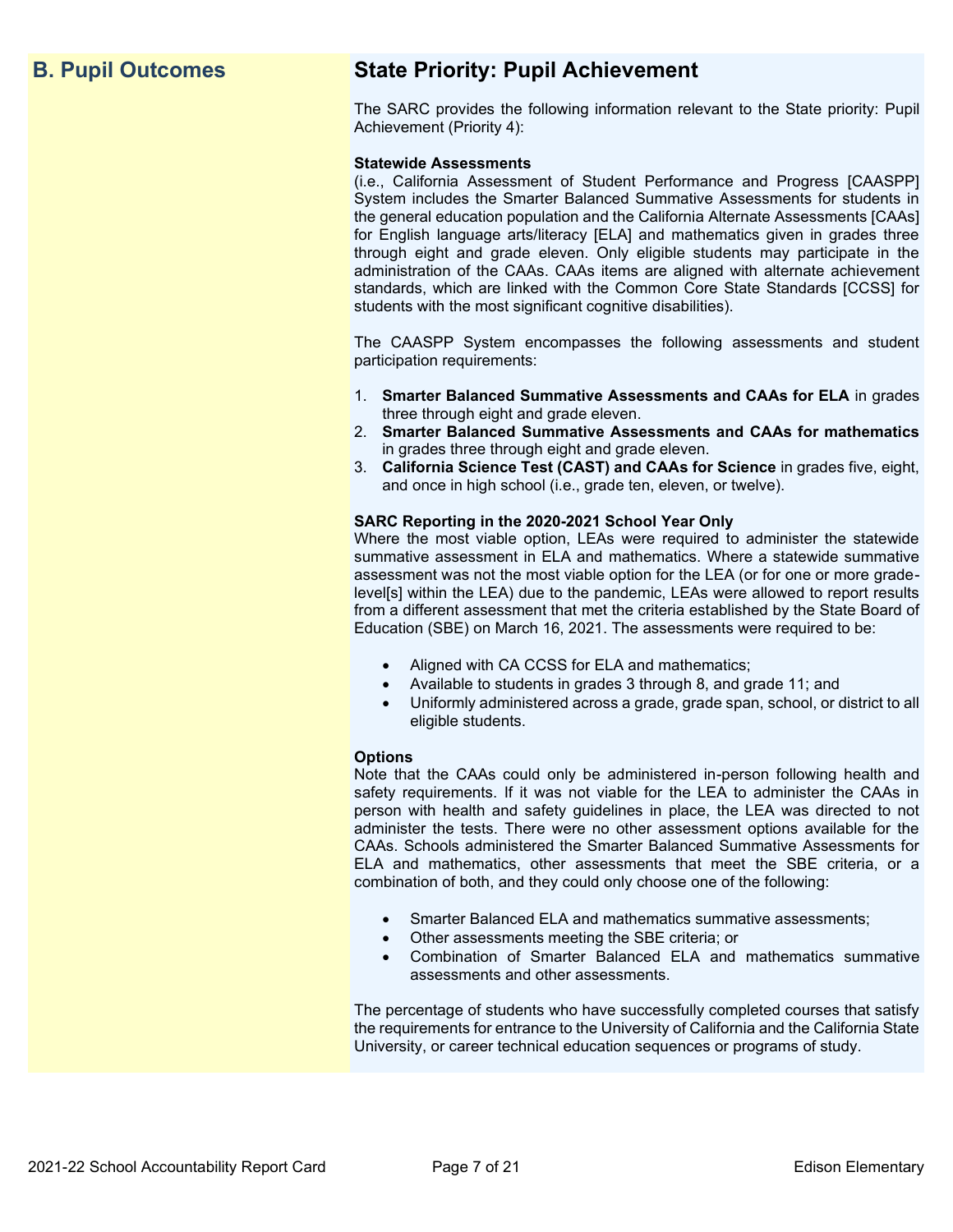#### **Percentage of Students Meeting or Exceeding the State Standard on CAASPP**

This table displays CAASPP test results in ELA and mathematics for all students grades three through eight and grade eleven taking and completing a state-administered assessment.

The 2019-2020 data cells with N/A values indicate that the 2019-2020 data are not available due to the COVID-19 pandemic and resulting summative test suspension. The Executive Order N-30-20 was issued which waived the assessment, accountability, and reporting requirements for the 2019-2020 school year.

The 2020-2021 data cells have N/A values because these data are not comparable to other year data due to the COVID-19 pandemic during the 2020-2021 school year. Where the CAASPP assessments in ELA and/or mathematics is not the most viable option, the LEAs were allowed to administer local assessments. Therefore, the 2020-2021 data between school years for the school, district, state are not an accurate comparison. As such, it is inappropriate to compare results of the 2020-2021 school year to other school years.

| <b>Subject</b>                                                       | <b>School</b><br>2019-20 | <b>School</b><br>2020-21 | <b>District</b><br>2019-20 | <b>District</b><br>2020-21 | <b>State</b><br>2019-20 | <b>State</b><br>2020-21 |
|----------------------------------------------------------------------|--------------------------|--------------------------|----------------------------|----------------------------|-------------------------|-------------------------|
| <b>English Language Arts/Literacy</b><br>$\left($ grades 3-8 and 11) | N/A                      | N/A                      | N/A                        | N/A                        | N/A                     | N/A                     |
| <b>Mathematics</b><br>$(grades 3-8 and 11)$                          | N/A                      | N/A                      | N/A                        | N/A                        | N/A                     | N/A                     |

#### **2020-21 CAASPP Test Results in ELA by Student Group**

This table displays CAASPP test results in ELA by student group for students grades three through eight and grade eleven taking and completing a state-administered assessment. The CDE will populate this table for schools in cases where the school administered the CAASPP assessment. In cases where the school administered a local assessment instead of CAASPP, the CDE will populate this table with "NT" values, meaning this school did not test students using the CAASPP. See the local assessment(s) table for more information.

| <b>CAASPP</b><br><b>Student Groups</b> | <b>CAASPP</b><br><b>Total</b><br><b>Enrollment</b> | <b>CAASPP</b><br><b>Number</b><br><b>Tested</b> | <b>CAASPP</b><br><b>Percent</b><br><b>Tested</b> | <b>CAASPP</b><br><b>Percent</b><br><b>Not Tested</b> | <b>CAASPP</b><br><b>Percent</b><br><b>Met or</b><br><b>Exceeded</b> |
|----------------------------------------|----------------------------------------------------|-------------------------------------------------|--------------------------------------------------|------------------------------------------------------|---------------------------------------------------------------------|
| <b>All Students</b>                    | 491                                                | <b>NT</b>                                       | <b>NT</b>                                        | <b>NT</b>                                            | <b>NT</b>                                                           |
| <b>Female</b>                          | 259                                                | <b>NT</b>                                       | <b>NT</b>                                        | <b>NT</b>                                            | <b>NT</b>                                                           |
| <b>Male</b>                            | 232                                                | <b>NT</b>                                       | <b>NT</b>                                        | <b>NT</b>                                            | <b>NT</b>                                                           |
| American Indian or Alaska Native       | --                                                 | <b>NT</b>                                       | <b>NT</b>                                        | <b>NT</b>                                            | <b>NT</b>                                                           |
| <b>Asian</b>                           | 28                                                 | <b>NT</b>                                       | <b>NT</b>                                        | <b>NT</b>                                            | <b>NT</b>                                                           |
| <b>Black or African American</b>       | $\qquad \qquad -$                                  | <b>NT</b>                                       | <b>NT</b>                                        | <b>NT</b>                                            | <b>NT</b>                                                           |
| <b>Filipino</b>                        | --                                                 | <b>NT</b>                                       | <b>NT</b>                                        | <b>NT</b>                                            | <b>NT</b>                                                           |
| <b>Hispanic or Latino</b>              | 380                                                | <b>NT</b>                                       | <b>NT</b>                                        | <b>NT</b>                                            | <b>NT</b>                                                           |
| Native Hawaiian or Pacific Islander    | $\qquad \qquad -$                                  | <b>NT</b>                                       | <b>NT</b>                                        | <b>NT</b>                                            | <b>NT</b>                                                           |
| <b>Two or More Races</b>               | 24                                                 | <b>NT</b>                                       | <b>NT</b>                                        | <b>NT</b>                                            | <b>NT</b>                                                           |
| <b>White</b>                           | 36                                                 | <b>NT</b>                                       | <b>NT</b>                                        | <b>NT</b>                                            | <b>NT</b>                                                           |
| <b>English Learners</b>                | 43                                                 | <b>NT</b>                                       | <b>NT</b>                                        | <b>NT</b>                                            | <b>NT</b>                                                           |
| <b>Foster Youth</b>                    | $\qquad \qquad -$                                  | <b>NT</b>                                       | <b>NT</b>                                        | <b>NT</b>                                            | <b>NT</b>                                                           |
| <b>Homeless</b>                        | 46                                                 | <b>NT</b>                                       | <b>NT</b>                                        | <b>NT</b>                                            | <b>NT</b>                                                           |
| <b>Military</b>                        | $\Omega$                                           | $\mathbf 0$                                     | $\mathbf 0$                                      | $\mathbf 0$                                          | 0                                                                   |
| <b>Socioeconomically Disadvantaged</b> | 321                                                | <b>NT</b>                                       | <b>NT</b>                                        | <b>NT</b>                                            | <b>NT</b>                                                           |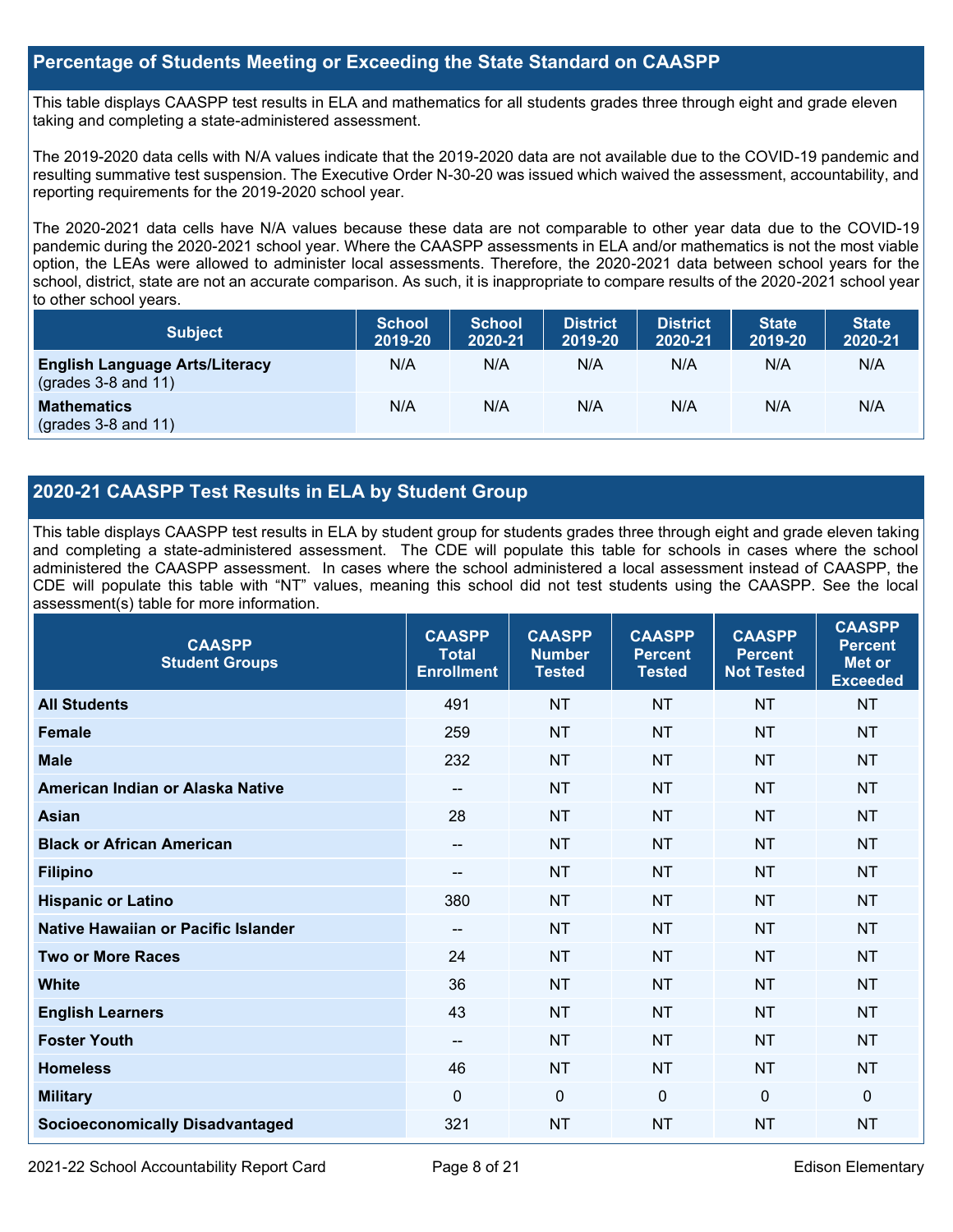| <b>Students Receiving Migrant Education Services</b> |  |    |   |
|------------------------------------------------------|--|----|---|
| <b>Students with Disabilities</b>                    |  | ΝI | N |

### **2020-21 CAASPP Test Results in Math by Student Group**

This table displays CAASPP test results in Math by student group for students grades three through eight and grade eleven taking and completing a state-administered assessment. The CDE will populate this table for schools in cases where the school administered the CAASPP assessment. In cases where the school administered a local assessment instead of CAASPP, the CDE will populate this table with "NT" values, meaning this school did not test students using the CAASPP. See the local assessment(s) table for more information.

| <b>CAASPP</b><br><b>Student Groups</b>               | <b>CAASPP</b><br><b>Total</b><br><b>Enrollment</b> | <b>CAASPP</b><br><b>Number</b><br><b>Tested</b> | <b>CAASPP</b><br><b>Percent</b><br><b>Tested</b> | <b>CAASPP</b><br><b>Percent</b><br><b>Not Tested</b> | <b>CAASPP</b><br><b>Percent</b><br><b>Met or</b><br><b>Exceeded</b> |
|------------------------------------------------------|----------------------------------------------------|-------------------------------------------------|--------------------------------------------------|------------------------------------------------------|---------------------------------------------------------------------|
| <b>All Students</b>                                  | 491                                                | <b>NT</b>                                       | <b>NT</b>                                        | <b>NT</b>                                            | <b>NT</b>                                                           |
| <b>Female</b>                                        | 259                                                | <b>NT</b>                                       | <b>NT</b>                                        | <b>NT</b>                                            | <b>NT</b>                                                           |
| <b>Male</b>                                          | 232                                                | <b>NT</b>                                       | <b>NT</b>                                        | <b>NT</b>                                            | <b>NT</b>                                                           |
| American Indian or Alaska Native                     | $\overline{\phantom{a}}$                           | <b>NT</b>                                       | <b>NT</b>                                        | <b>NT</b>                                            | <b>NT</b>                                                           |
| <b>Asian</b>                                         | 28                                                 | <b>NT</b>                                       | <b>NT</b>                                        | <b>NT</b>                                            | <b>NT</b>                                                           |
| <b>Black or African American</b>                     | $\hspace{0.05cm}$ – $\hspace{0.05cm}$              | <b>NT</b>                                       | <b>NT</b>                                        | <b>NT</b>                                            | <b>NT</b>                                                           |
| <b>Filipino</b>                                      | --                                                 | <b>NT</b>                                       | <b>NT</b>                                        | <b>NT</b>                                            | <b>NT</b>                                                           |
| <b>Hispanic or Latino</b>                            | 380                                                | <b>NT</b>                                       | <b>NT</b>                                        | <b>NT</b>                                            | <b>NT</b>                                                           |
| <b>Native Hawaiian or Pacific Islander</b>           | $\hspace{0.05cm}$ – $\hspace{0.05cm}$              | <b>NT</b>                                       | <b>NT</b>                                        | <b>NT</b>                                            | <b>NT</b>                                                           |
| <b>Two or More Races</b>                             | 24                                                 | <b>NT</b>                                       | <b>NT</b>                                        | <b>NT</b>                                            | <b>NT</b>                                                           |
| <b>White</b>                                         | 36                                                 | <b>NT</b>                                       | <b>NT</b>                                        | <b>NT</b>                                            | <b>NT</b>                                                           |
| <b>English Learners</b>                              | 43                                                 | <b>NT</b>                                       | <b>NT</b>                                        | <b>NT</b>                                            | <b>NT</b>                                                           |
| <b>Foster Youth</b>                                  | $\overline{\phantom{a}}$                           | <b>NT</b>                                       | <b>NT</b>                                        | <b>NT</b>                                            | <b>NT</b>                                                           |
| <b>Homeless</b>                                      | 46                                                 | <b>NT</b>                                       | <b>NT</b>                                        | <b>NT</b>                                            | <b>NT</b>                                                           |
| <b>Military</b>                                      | $\mathbf{0}$                                       | $\mathbf 0$                                     | $\mathbf 0$                                      | $\mathbf 0$                                          | $\mathbf 0$                                                         |
| <b>Socioeconomically Disadvantaged</b>               | 321                                                | <b>NT</b>                                       | <b>NT</b>                                        | <b>NT</b>                                            | <b>NT</b>                                                           |
| <b>Students Receiving Migrant Education Services</b> | $\mathbf 0$                                        | $\mathbf 0$                                     | $\mathbf 0$                                      | $\mathbf 0$                                          | $\mathbf 0$                                                         |
| <b>Students with Disabilities</b>                    | 25                                                 | <b>NT</b>                                       | <b>NT</b>                                        | <b>NT</b>                                            | <b>NT</b>                                                           |

### **2020-21 Local Assessment Test Results in ELA by Student Group**

This table displays Local Assessment test results in ELA by student group for students grades three through eight and grade eleven. LEAs/schools will populate this table for schools in cases where the school administered a local assessment. In cases where the school administered the CAASPP assessment, LEAs/schools will populate this table with "N/A" values in all cells, meaning this table is Not Applicable for this school.

| <b>IREADY</b><br><b>Student Groups</b> | <b>IREADY</b><br><b>Total</b><br><b>Enrollment</b> | <b>IREADY</b><br><b>Number</b><br><b>Tested</b> | <b>IREADY</b><br><b>Percent</b><br>Tested | <b>IREADY</b><br><b>Percent</b><br><b>Not Tested</b> | <b>iREADY</b><br><b>Percent</b><br>At or Above<br><b>Grade Level</b> |
|----------------------------------------|----------------------------------------------------|-------------------------------------------------|-------------------------------------------|------------------------------------------------------|----------------------------------------------------------------------|
| <b>All Students</b>                    | 491                                                | 486                                             | 98.99%                                    | 1.02%                                                | 67.82%                                                               |
| <b>Female</b>                          | 258                                                | 255                                             | 98.84%                                    | 1.16%                                                | 69.77%                                                               |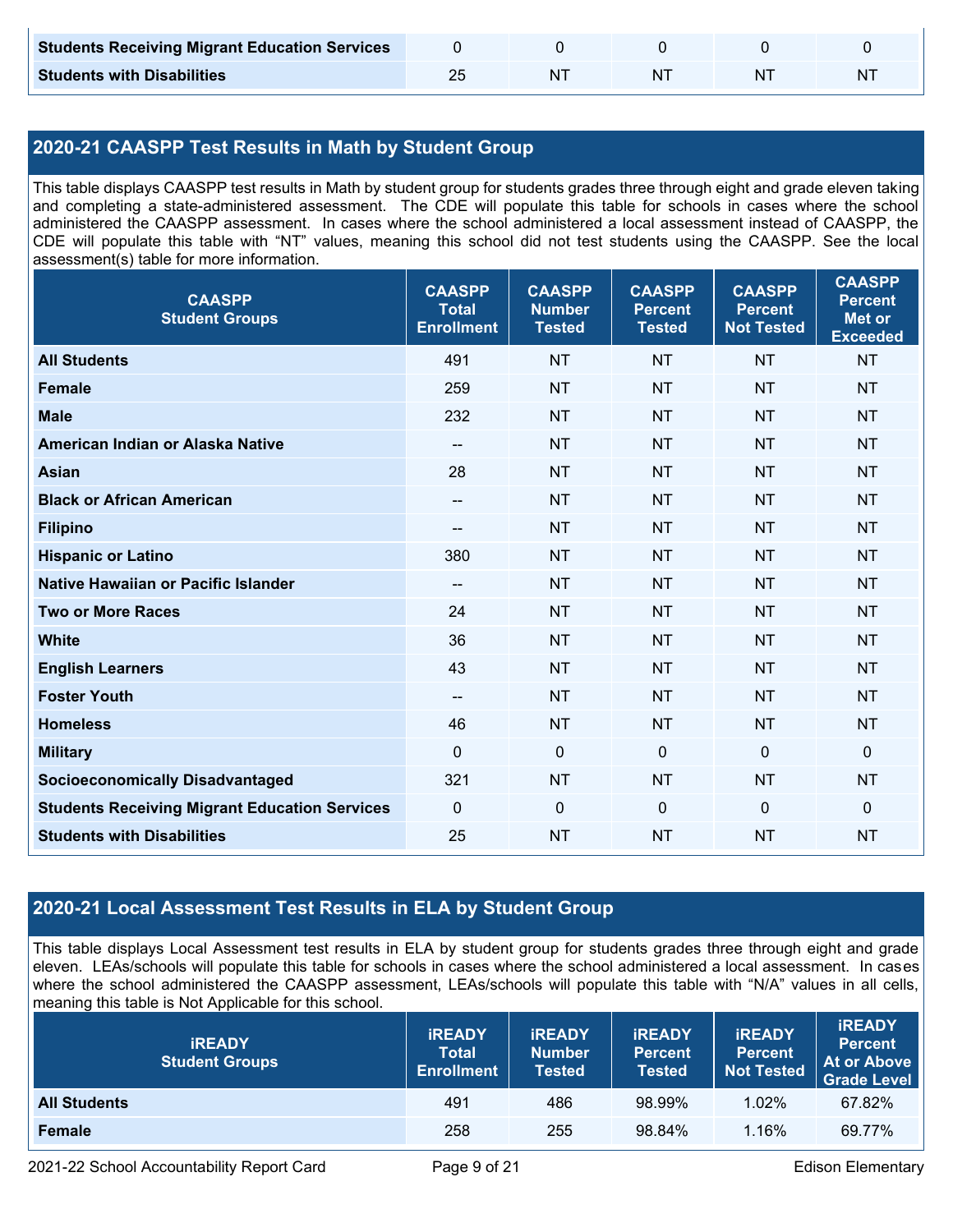| <b>Male</b>                                                                                | 233      | 231         | 99.14%   | 0.86%        | 65.67%   |
|--------------------------------------------------------------------------------------------|----------|-------------|----------|--------------|----------|
| American Indian or Alaska Native                                                           | 5        | 5           | 100.00%  | $0.00\%$     | 0.00%    |
| Asian                                                                                      | 31       | 31          | 100.00%  | $0.00\%$     | 100.00%  |
| <b>Black or African American</b>                                                           | 12       | 11          | 91.67%   | 8.33%        | 0.00%    |
| <b>Filipino</b>                                                                            | 17       | 17          | 100.00%  | 0.00%        | 100.00%  |
| <b>Hispanic or Latino</b>                                                                  | 381      | 377         | 98.95%   | 1.05%        | 62.99%   |
| Native Hawaiian or Pacific Islander                                                        | 1        | 1           | 100.00%  | $0.00\%$     |          |
| <b>Two or More Races</b>                                                                   | 0        | 0           | 0        | 0            |          |
| <b>White</b>                                                                               | 44       | 44          | 100.00%  | 0.00%        | 100.00%  |
| <b>English Learners</b>                                                                    | 43       | 42          | 97.67%   | 2.33%        | $0.00\%$ |
| <b>Foster Youth</b>                                                                        | 1        | 1           | 100.00%  | $0.00\%$     |          |
| <b>Homeless</b>                                                                            | 23       | 23          | 100      | 0.00%        | 52.17%   |
| <b>Military</b>                                                                            | $\Omega$ | $\mathbf 0$ | $\Omega$ | $\mathbf{0}$ | N/A      |
| <b>Socioeconomically Disadvantaged</b>                                                     | 491      | 486         | 98.98%   | 1.02%        | 67.82%   |
| <b>Students Receiving Migrant Education Services</b>                                       | 0        | 0           | 0        | $\mathbf{0}$ | N/A      |
| <b>Students with Disabilities</b>                                                          | 27       | 27          | 100.00%  | 0            | 44.44%   |
| *At or above the grade-level standard in the context of the local assessment administered. |          |             |          |              |          |

### **2020-21 Local Assessment Test Results in Math by Student Group**

This table displays Local Assessment test results in Math by student group for students grades three through eight and grade eleven. LEAs/schools will populate this table for schools in cases where the school administered a local assessment. In cases where the school administered the CAASPP assessment, LEAs/schools will populate this table with "N/A" values in all cells, meaning this table is Not Applicable for this school.

| <b>iREADY</b><br><b>Student Groups</b> | <b>IREADY</b><br><b>Total</b><br><b>Enrollment</b> | <b>iREADY</b><br><b>Number</b><br><b>Tested</b> | <b>iREADY</b><br><b>Percent</b><br><b>Tested</b> | <b>IREADY</b><br><b>Percent</b><br><b>Not Tested</b> | <b>IREADY</b><br><b>Percent</b><br><b>At or Above</b><br><b>Grade Level</b> |
|----------------------------------------|----------------------------------------------------|-------------------------------------------------|--------------------------------------------------|------------------------------------------------------|-----------------------------------------------------------------------------|
| <b>All Students</b>                    | 491                                                | 481                                             | 97.98%                                           | 2.03%                                                | 94.01%                                                                      |
| <b>Female</b>                          | 258                                                | 252                                             | 97.67%                                           | 2.33%                                                | 43.80%                                                                      |
| <b>Male</b>                            | 233                                                | 229                                             | 98.28%                                           | 1.72%                                                | 50.21%                                                                      |
| American Indian or Alaska Native       | 5                                                  | 5                                               | 100%                                             | 0.00%                                                |                                                                             |
| <b>Asian</b>                           | 31                                                 | 31                                              | 100.00%                                          | 0.00%                                                | 100.00%                                                                     |
| <b>Black or African American</b>       | 12                                                 | 12                                              | 100.00%                                          | 0.00%                                                | $0.00\%$                                                                    |
| <b>Filipino</b>                        | 17                                                 | 17                                              | 100.00%                                          | 0.00%                                                | 100%                                                                        |
| <b>Hispanic or Latino</b>              | 381                                                | 371                                             | 97.38%                                           | 2.62%                                                | 40.16%                                                                      |
| Native Hawaiian or Pacific Islander    | 1                                                  | 1                                               | 100.00%                                          | 0.00%                                                |                                                                             |
| <b>Two or More Races</b>               | 0                                                  | $\mathbf 0$                                     | $\Omega$                                         | $\mathbf 0$                                          | 0                                                                           |
| <b>White</b>                           | 44                                                 | 44                                              | 100.00%                                          | 0.00%                                                | 68.18%                                                                      |
| <b>English Learners</b>                | 43                                                 | 41                                              | 95.35%                                           | 4.65%                                                | 0.00%                                                                       |
| <b>Foster Youth</b>                    | 1                                                  | 1                                               | 100%                                             | $0.00\%$                                             |                                                                             |
| <b>Homeless</b>                        | 23                                                 | 22                                              | 95.65%                                           | 4.35%                                                | 0.00%                                                                       |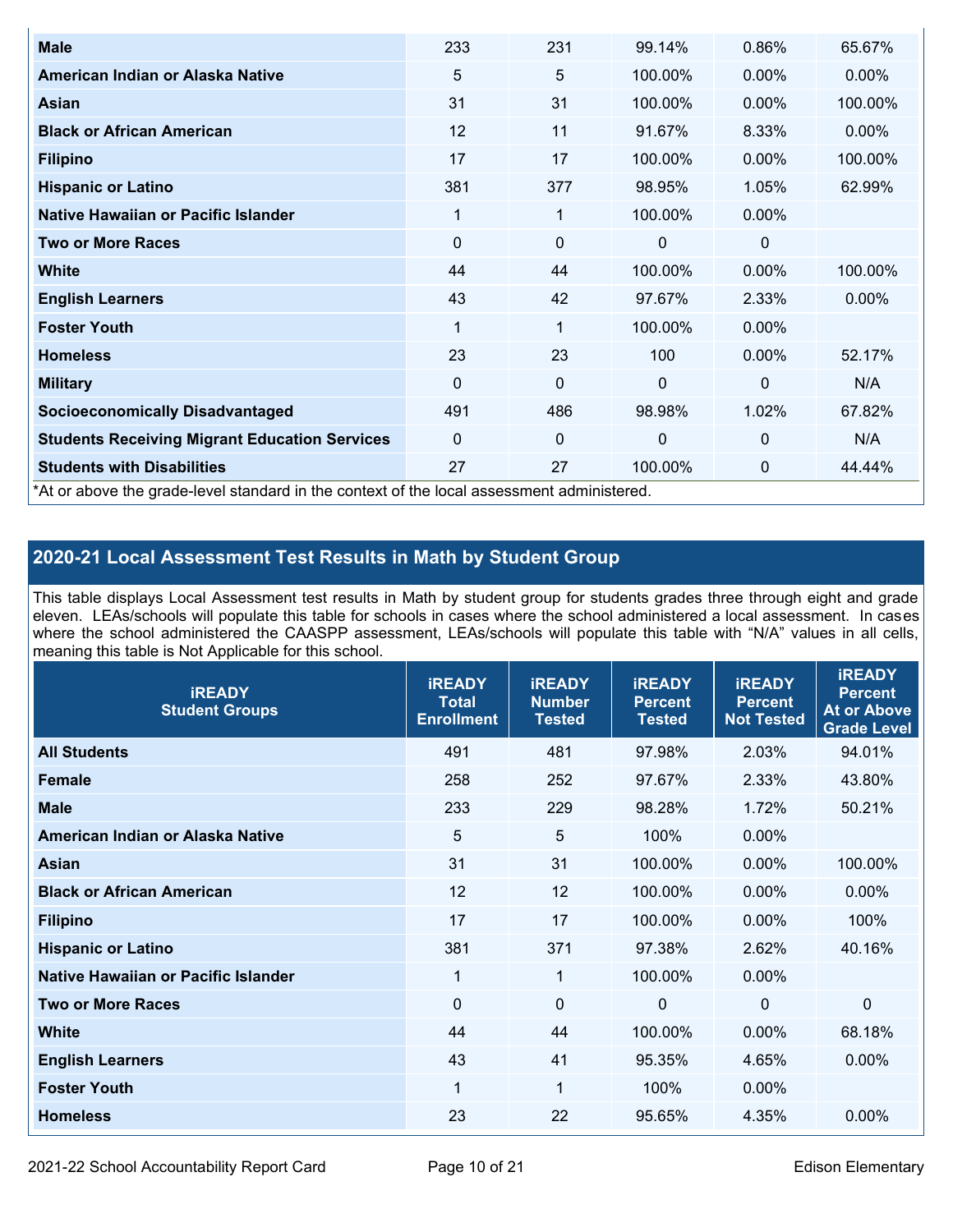| <b>Military</b>                                      |     |     |            |          | na     |
|------------------------------------------------------|-----|-----|------------|----------|--------|
| <b>Socioeconomically Disadvantaged</b>               | 491 | 481 | 97.96%     | $2.04\%$ | 46.84% |
| <b>Students Receiving Migrant Education Services</b> |     |     |            |          | na     |
| <b>Students with Disabilities</b>                    | 27  | 27  | $100.00\%$ | $0.00\%$ | 37.04% |

\*At or above the grade-level standard in the context of the local assessment administered.

#### **CAASPP Test Results in Science for All Students**

This table displays the percentage of all students grades five, eight, and High School meeting or exceeding the State Standard.

The 2019-2020 data cells with N/A values indicate that the 2019-2020 data are not available due to the COVID-19 pandemic and resulting summative testing suspension. The Executive Order N-30-20 was issued which waived the assessment, accountability, and reporting requirements for the 2019-2020 school year.

For any 2020-2021 data cells with N/T values indicate that this school did not test students using the CAASPP Science.

| <b>Subject</b>                                  | <b>School</b> | <b>School</b> | <b>District</b> | <b>District</b> | <b>State</b> | <b>State</b> |
|-------------------------------------------------|---------------|---------------|-----------------|-----------------|--------------|--------------|
|                                                 | 2019-20       | 2020-21       | 2019-20         | 2020-21         | 2019-20      | 2020-21      |
| <b>Science</b><br>(grades 5, 8 and high school) | N/A           | ΝT            | N/A             | N1              | N/A          | 28.72        |

#### **2020-21 CAASPP Test Results in Science by Student Group**

This table displays CAASPP test results in Science by student group for students grades five, eight, and High School. For any data cells with N/T values indicate that this school did not test students using the CAASPP Science.

| <b>Student Group</b>                                 | <b>Total</b><br><b>Enrollment</b> | <b>Number</b><br><b>Tested</b> | <b>Percent</b><br><b>Tested</b> | <b>Percent</b><br><b>Not Tested</b> | <b>Percent</b><br><b>Met or</b><br><b>Exceeded</b> |
|------------------------------------------------------|-----------------------------------|--------------------------------|---------------------------------|-------------------------------------|----------------------------------------------------|
| <b>All Students</b>                                  | 155                               | <b>NT</b>                      | <b>NT</b>                       | <b>NT</b>                           | <b>NT</b>                                          |
| <b>Female</b>                                        | 86                                | <b>NT</b>                      | <b>NT</b>                       | <b>NT</b>                           | <b>NT</b>                                          |
| <b>Male</b>                                          | 69                                | <b>NT</b>                      | <b>NT</b>                       | <b>NT</b>                           | <b>NT</b>                                          |
| American Indian or Alaska Native                     | --                                | <b>NT</b>                      | <b>NT</b>                       | <b>NT</b>                           | <b>NT</b>                                          |
| <b>Asian</b>                                         | --                                | <b>NT</b>                      | <b>NT</b>                       | <b>NT</b>                           | <b>NT</b>                                          |
| <b>Black or African American</b>                     | $\qquad \qquad -$                 | <b>NT</b>                      | <b>NT</b>                       | <b>NT</b>                           | <b>NT</b>                                          |
| <b>Filipino</b>                                      | $\qquad \qquad -$                 | <b>NT</b>                      | <b>NT</b>                       | <b>NT</b>                           | <b>NT</b>                                          |
| <b>Hispanic or Latino</b>                            | 122                               | <b>NT</b>                      | <b>NT</b>                       | <b>NT</b>                           | <b>NT</b>                                          |
| <b>Native Hawaiian or Pacific Islander</b>           | $-$                               | <b>NT</b>                      | <b>NT</b>                       | <b>NT</b>                           | <b>NT</b>                                          |
| <b>Two or More Races</b>                             | --                                | <b>NT</b>                      | <b>NT</b>                       | <b>NT</b>                           | <b>NT</b>                                          |
| <b>White</b>                                         | $\overline{\phantom{a}}$          | <b>NT</b>                      | <b>NT</b>                       | <b>NT</b>                           | <b>NT</b>                                          |
| <b>English Learners</b>                              | 13                                | <b>NT</b>                      | <b>NT</b>                       | <b>NT</b>                           | <b>NT</b>                                          |
| <b>Foster Youth</b>                                  | $\mathbf 0$                       | $\boldsymbol{0}$               | $\mathbf{0}$                    | $\mathbf 0$                         | 0                                                  |
| <b>Homeless</b>                                      | 14                                | <b>NT</b>                      | <b>NT</b>                       | <b>NT</b>                           | <b>NT</b>                                          |
| <b>Military</b>                                      | $\mathbf 0$                       | $\mathbf 0$                    | $\mathbf 0$                     | $\overline{0}$                      | 0                                                  |
| <b>Socioeconomically Disadvantaged</b>               | 94                                | <b>NT</b>                      | <b>NT</b>                       | <b>NT</b>                           | <b>NT</b>                                          |
| <b>Students Receiving Migrant Education Services</b> | $\Omega$                          | $\mathbf 0$                    | $\Omega$                        | $\mathbf{0}$                        | 0                                                  |
| <b>Students with Disabilities</b>                    | --                                | <b>NT</b>                      | <b>NT</b>                       | <b>NT</b>                           | <b>NT</b>                                          |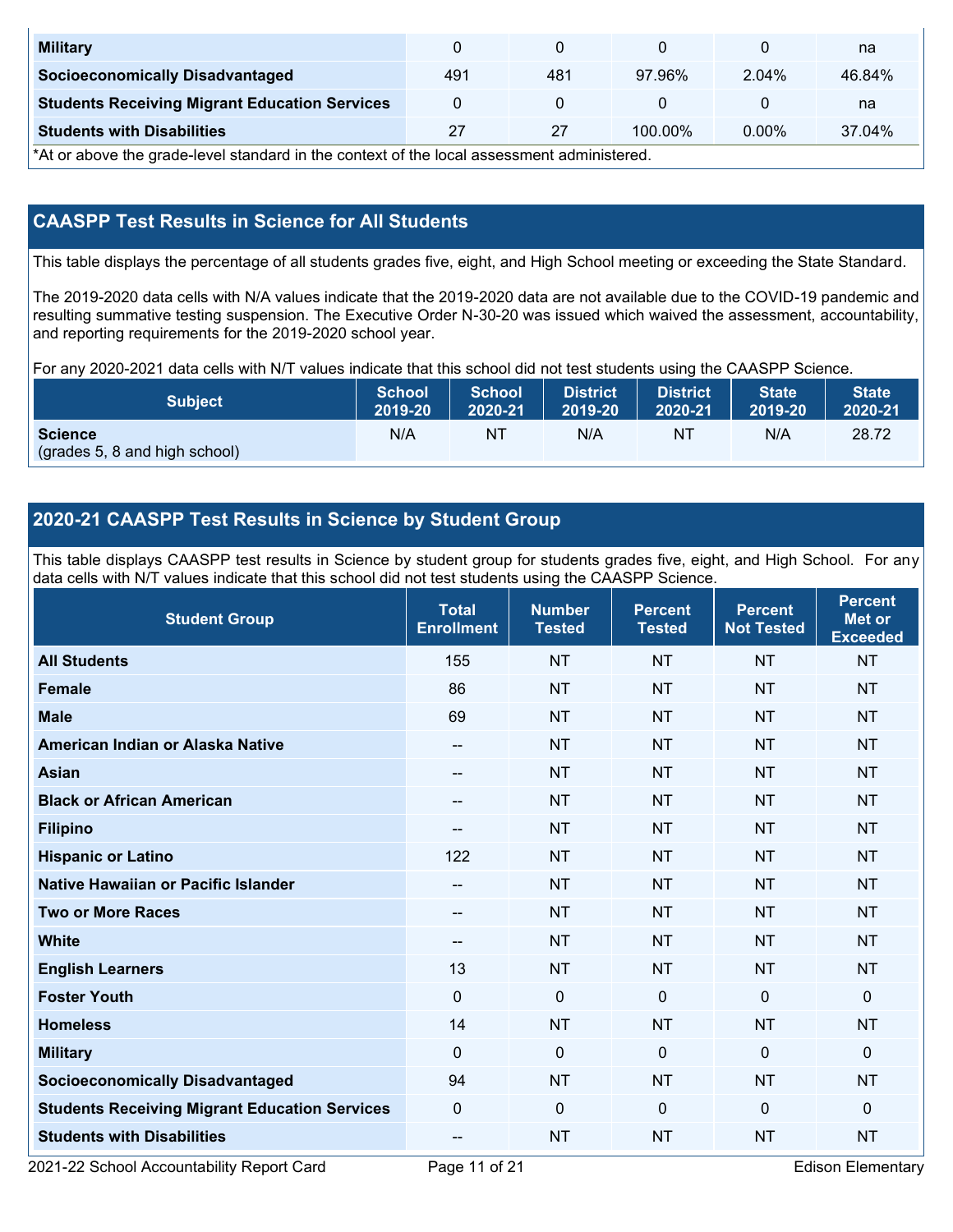### **B. Pupil Outcomes State Priority: Other Pupil Outcomes**

The SARC provides the following information relevant to the State priority: Other Pupil Outcomes (Priority 8): Pupil outcomes in the subject area of physical education.

#### **2020-21 California Physical Fitness Test Results**

Due to the COVID-19 crisis, the Physical Fitness Test was suspended during the 2020-2021 school year and therefore no data are reported and each cell in this table is populated with "N/A."

| <b>Grade Level</b> |     | Four of Six Fitness Standards   Five of Six Fitness Standards | <b>Percentage of Students Meeting   Percentage of Students Meeting   Percentage of Students Meeting  </b><br><b>Six of Six Fitness Standards</b> |
|--------------------|-----|---------------------------------------------------------------|--------------------------------------------------------------------------------------------------------------------------------------------------|
| Grade 5            | N/A | N/A                                                           | N/A                                                                                                                                              |
| Grade 7            | N/A | N/A                                                           | N/A                                                                                                                                              |
| Grade 9            | N/A | N/A                                                           | N/A                                                                                                                                              |

### **C. Engagement State Priority: Parental Involvement**

The SARC provides the following information relevant to the State priority: Parental Involvement (Priority 3): Efforts the school district makes to seek parent input in making decisions regarding the school district and at each school site.

#### **2021-22 Opportunities for Parental Involvement**

Edison staff recognizes the importance of parent partnerships and involvement in the educational programs and services for children. Parents are encouraged to become actively involved in their child's learning experiences. Through ongoing two-way communication, we strive to foster a partnership for learning.

Parents are provided ongoing suggestions for supporting their children's learning efforts through class and school newsletters, as well as site and district sponsored parent education and involvement activities. Participation in individual classroom activities, along with attendance at School Site Council (SSC) and School English Learner Parent Advisory Council (SELPAC) meetings are encouraged. SSC and SELPAC meetings provide an avenue for site-specific dialogue with an administrator, along with involvement in the joint development of Edison's School Plan and evaluation. Edison has an active and supportive Parent Faculty Organization. Their fundraising efforts have benefited Edison's student body through community building and enrichment opportunities. Edison hosts parent meetings for Special Education, GATE, English Learners, Principal's Coffee, and other parent workshops which are held throughout each school year. Additionally, when feasible, community events, dances, sports activities, and other extracurricular events afford parents many opportunities to be involved in school activities.

Information about current events and school activities can be found on the Ontario Elementary School website, ClassDojo "School Story", School loop, flyers and Twitter account. The school mails important news and announcements to parents at home, uses the school's automated telephone system to contact parents verbally, sends text messages to parents via Blackboard Connect and social media such as Twitter. Parents who want more information or wish to participate may contact our PFO president Mrs. Jennifer Ziemer at jziemer1030@gmail.com. There is a job for everyone who wants to get involved!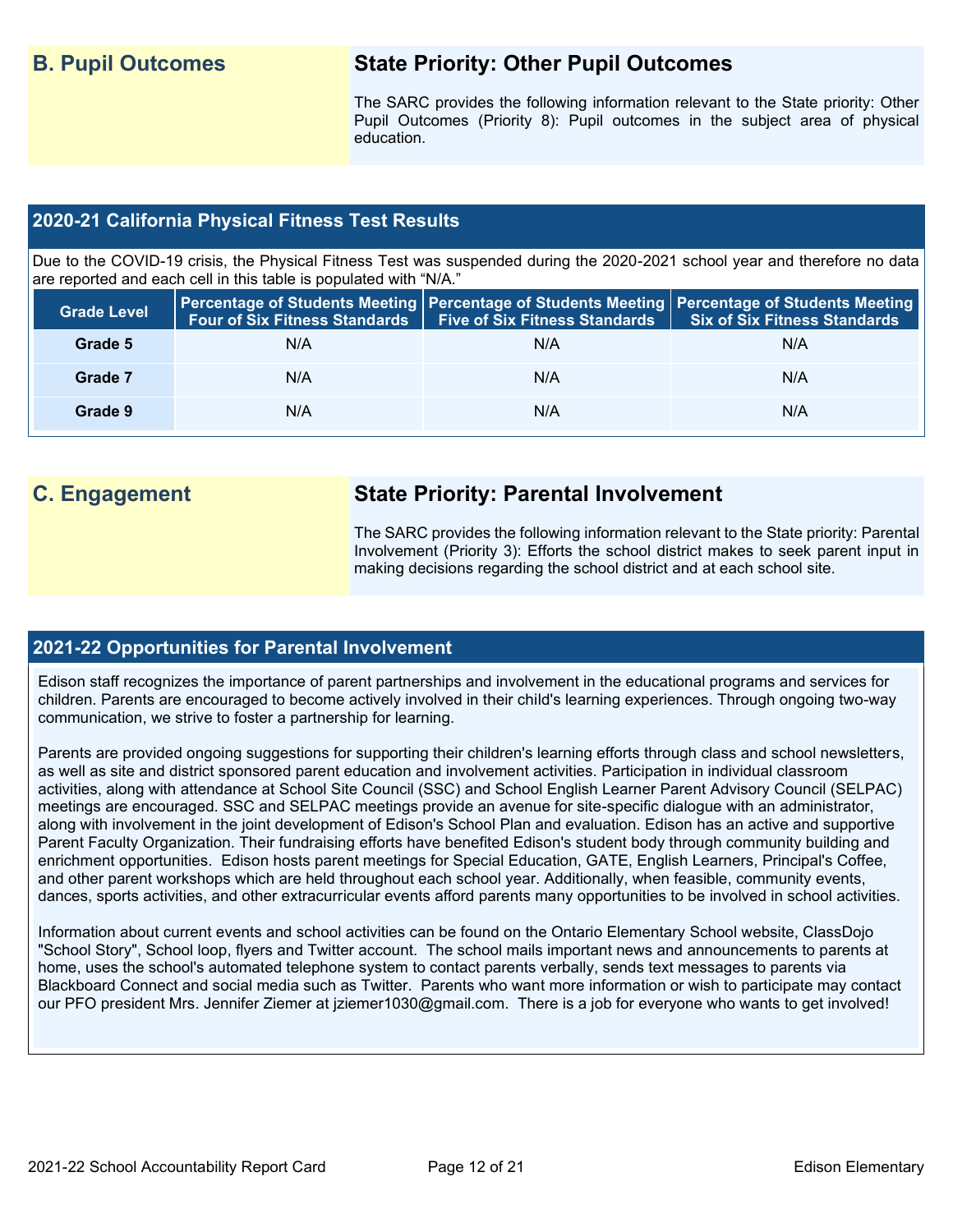### **2020-21 Chronic Absenteeism by Student Group**

| <b>Student Group</b>                                 | <b>Cumulative</b><br><b>Enrollment</b> | <b>Chronic</b><br><b>Absenteeism</b><br><b>Eligible Enrollment</b> | <b>Chronic</b><br><b>Absenteeism</b><br><b>Count</b> | <b>Chronic</b><br><b>Absenteeism</b><br><b>Rate</b> |
|------------------------------------------------------|----------------------------------------|--------------------------------------------------------------------|------------------------------------------------------|-----------------------------------------------------|
| <b>All Students</b>                                  | 738                                    | 734                                                                | 45                                                   | 6.1                                                 |
| <b>Female</b>                                        | 398                                    | 395                                                                | 18                                                   | 4.6                                                 |
| <b>Male</b>                                          | 340                                    | 339                                                                | 27                                                   | 8.0                                                 |
| American Indian or Alaska Native                     | 6                                      | 6                                                                  | 2                                                    | 33.3                                                |
| <b>Asian</b>                                         | 33                                     | 33                                                                 | $\mathbf 0$                                          | 0.0                                                 |
| <b>Black or African American</b>                     | 16                                     | 16                                                                 | 3                                                    | 18.8                                                |
| <b>Filipino</b>                                      | 14                                     | 14                                                                 | $\mathbf{0}$                                         | 0.0                                                 |
| <b>Hispanic or Latino</b>                            | 567                                    | 564                                                                | 34                                                   | 6.0                                                 |
| Native Hawaiian or Pacific Islander                  | 1                                      | 1                                                                  | $\mathbf 0$                                          | 0.0                                                 |
| <b>Two or More Races</b>                             | 30                                     | 30                                                                 | 2                                                    | 6.7                                                 |
| <b>White</b>                                         | 71                                     | 70                                                                 | 4                                                    | 5.7                                                 |
| <b>English Learners</b>                              | 103                                    | 103                                                                | 12                                                   | 11.7                                                |
| <b>Foster Youth</b>                                  | 3                                      | 3                                                                  | $\Omega$                                             | 0.0                                                 |
| <b>Homeless</b>                                      | 36                                     | 35                                                                 | $\mathbf{3}$                                         | 8.6                                                 |
| <b>Socioeconomically Disadvantaged</b>               | 483                                    | 480                                                                | 40                                                   | 8.3                                                 |
| <b>Students Receiving Migrant Education Services</b> | $\mathbf{0}$                           | $\mathbf 0$                                                        | $\mathbf{0}$                                         | 0.0                                                 |
| <b>Students with Disabilities</b>                    | 45                                     | 45                                                                 | 1                                                    | 2.2                                                 |

# **C. Engagement State Priority: School Climate**

The SARC provides the following information relevant to the State priority: School Climate (Priority 6):

- Pupil suspension rates;
- Pupil expulsion rates; and
- Other local measures on the sense of safety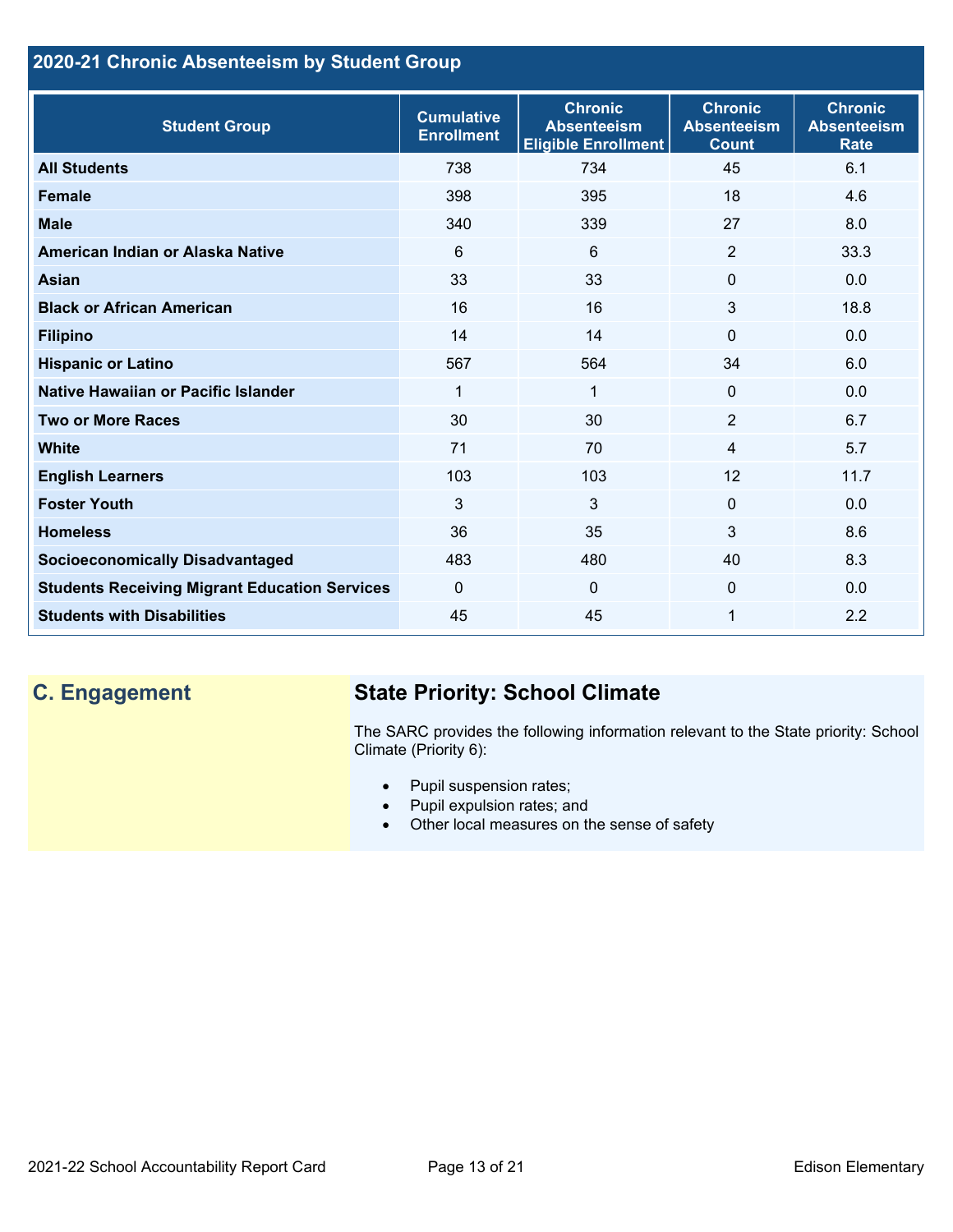#### **Suspensions and Expulsions**

This table displays suspensions and expulsions data collected between July through June, each full school year respectively. Data collected during the 2020-21 school year may not be comparable to earlier years of this collection due to differences in learning mode instruction in response to the COVID-19 pandemic.

| <b>Subject</b>     | <b>School</b><br>2018-19 | <b>School</b><br>2020-21 | <b>District</b><br>2018-19 | <b>District</b><br>2020-21 | <b>State</b><br>2018-19 | <b>State</b><br>2020-21 |
|--------------------|--------------------------|--------------------------|----------------------------|----------------------------|-------------------------|-------------------------|
| <b>Suspensions</b> | 1.95                     | 0.00                     | 2.98                       | 0.03                       | 3.47                    | 0.20                    |
| <b>Expulsions</b>  | 0.00                     | 0.00                     | 0.00                       | 0.00                       | 0.08                    | 0.00                    |

This table displays suspensions and expulsions data collected between July through February, partial school year due to the COVID-19 pandemic. The 2019-2020 suspensions and expulsions rate data are not comparable to other year data because the 2019-2020 school year is a partial school year due to the COVID-19 crisis. As such, it would be inappropriate to make any comparisons in rates of suspensions and expulsions in the 2019-2020 school year compared to other school years.

| <b>Subject</b>     | <b>School</b><br>2019-20 | <b>District</b><br>2019-20 | <b>State</b><br>2019-20 |
|--------------------|--------------------------|----------------------------|-------------------------|
| <b>Suspensions</b> | 0.12                     | 1.64                       | 2.45                    |
| <b>Expulsions</b>  | 0.00                     | 0.00                       | 0.05                    |

#### **2020-21 Suspensions and Expulsions by Student Group**

| <b>Student Group</b>                                 | <b>Suspensions Rate</b> | <b>Expulsions Rate</b> |
|------------------------------------------------------|-------------------------|------------------------|
| <b>All Students</b>                                  | 0.00                    | 0.00                   |
| <b>Female</b>                                        | 0.00                    | 0.00                   |
| <b>Male</b>                                          | 0.00                    | 0.00                   |
| American Indian or Alaska Native                     | 0.00                    | 0.00                   |
| <b>Asian</b>                                         | 0.00                    | 0.00                   |
| <b>Black or African American</b>                     | 0.00                    | 0.00                   |
| <b>Filipino</b>                                      | 0.00                    | 0.00                   |
| <b>Hispanic or Latino</b>                            | 0.00                    | 0.00                   |
| Native Hawaiian or Pacific Islander                  | 0.00                    | 0.00                   |
| <b>Two or More Races</b>                             | 0.00                    | 0.00                   |
| <b>White</b>                                         | 0.00                    | 0.00                   |
| <b>English Learners</b>                              | 0.00                    | 0.00                   |
| <b>Foster Youth</b>                                  | 0.00                    | 0.00                   |
| <b>Homeless</b>                                      | 0.00                    | 0.00                   |
| <b>Socioeconomically Disadvantaged</b>               | 0.00                    | 0.00                   |
| <b>Students Receiving Migrant Education Services</b> | 0.00                    | 0.00                   |
| <b>Students with Disabilities</b>                    | 0.00                    | 0.00                   |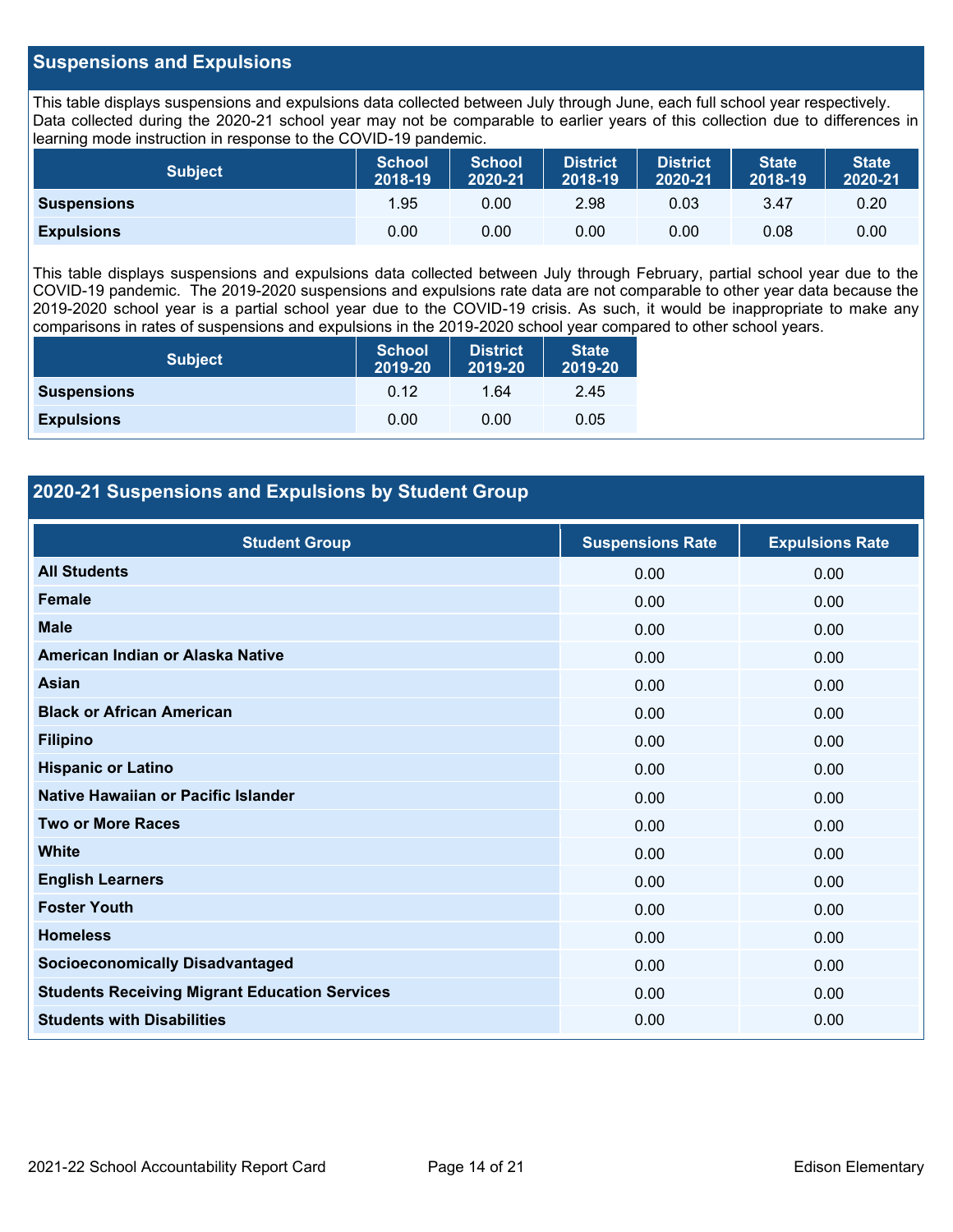#### **2021-22 School Safety Plan**

The Comprehensive School Site Safety Plan was developed for Edison Academy in collaboration with local agencies and the district office. Edison partners with parents and staff to review and update the school's Safety Plan. Components of the plan include: maintenance, security and safety of the physical environment, school climate which addresses disaster procedures routines, an action plan that ensures a safe physical environment and safe school climate, as well as our school safety compliance that ensures required child abuse reporting procedures, suspension and expulsion policies, due process, notification to teachers about sexual harassment policy, procedures for safe ingress and egress from school, procedures to ensure a safe and orderly environment and rules and procedures on school discipline. Monthly disaster drills are scheduled and practiced school-wide to ensure student safety procedures.

- School Safety Plan includes Emergency Response Team (ERT ) assignments for the year and procedures for earthquake, fire, AED, and lockdown/VIPER drills. A contingency plan for emergencies is contained in a handbook available to each staff member.
- Each staff member receives an updated Disaster Preparedness information with ERT list, school map, and a brief description of safety procedures each year.
- Each classroom has a Safety backpack containing an updated class list, first aid supplies and disaster supplies.
- Each classroom has a portable sanitation kit.
- Edison participated in the Great Shake Out on 10/21/21.

The plan reviewed annually by the school Site Council (SSC) and updated in response to developing site needs pertaining to student safety.

## **D. Other SARC Information Information Required in the SARC**

The information in this section is required to be in the SARC but is not included in the state priorities for LCFF.

#### **2018-19 Elementary Average Class Size and Class Size Distribution**

This table displays the 2018-19 average class size and class size distribution. The columns titled "Number of Classes" indicates how many classes fall into each size category (a range of total students per class). The "Other" category is for multigrade level classes.

| <b>Grade Level</b> | Average<br><b>Class Size</b> | <b>1-20 Students</b> | Number of Classes with   Number of Classes with   Number of Classes with<br>21-32 Students | 33+ Students |
|--------------------|------------------------------|----------------------|--------------------------------------------------------------------------------------------|--------------|
| K                  | 24                           |                      |                                                                                            |              |
|                    | 24                           |                      | 3                                                                                          |              |
|                    | 26                           |                      | 3                                                                                          |              |
|                    | 24                           |                      | 4                                                                                          |              |
|                    | 27                           |                      | 4                                                                                          |              |
|                    | 28                           |                      |                                                                                            |              |
|                    | 29                           |                      |                                                                                            |              |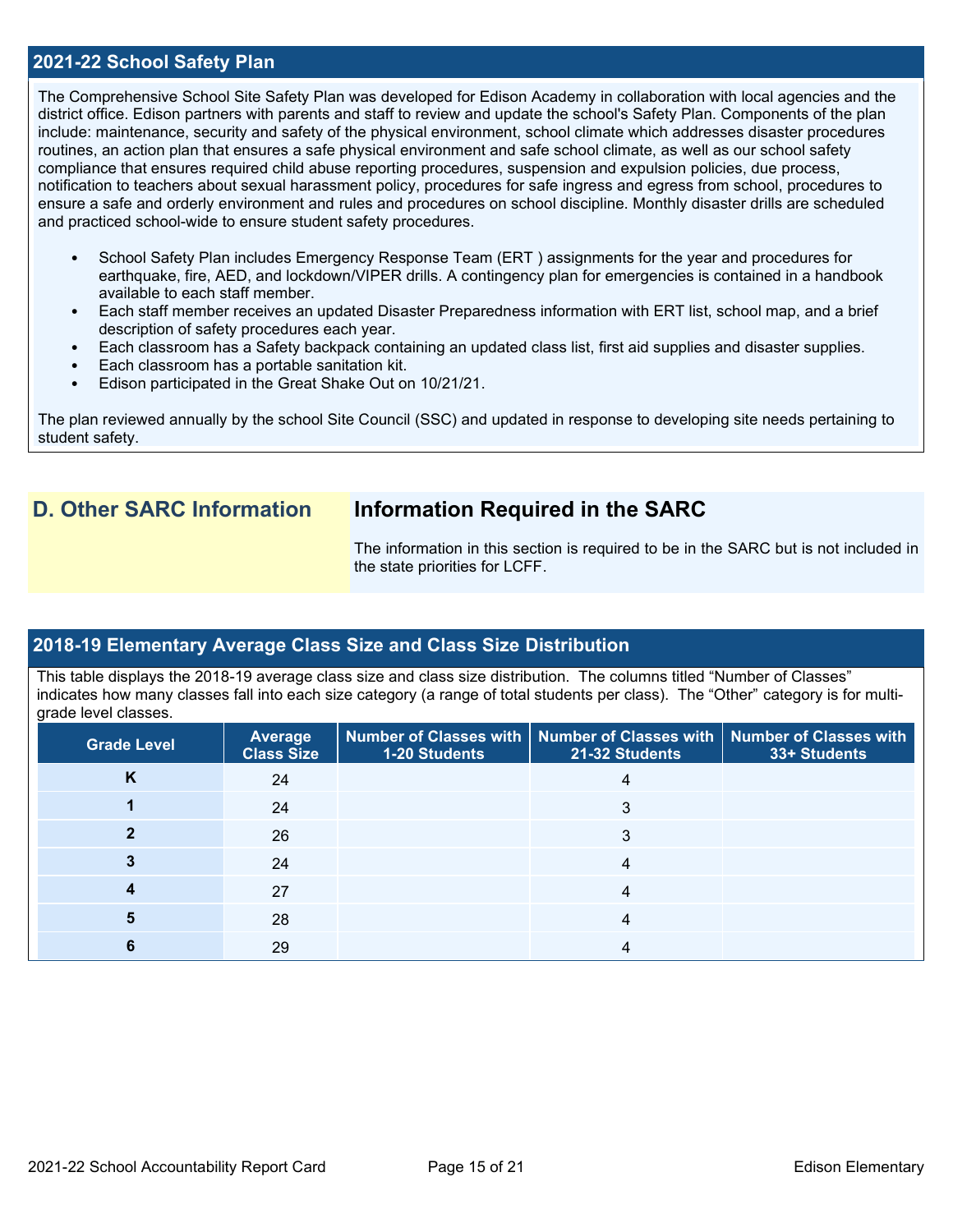#### **2019-20 Elementary Average Class Size and Class Size Distribution**

This table displays the 2019-20 average class size and class size distribution. The columns titled "Number of Classes" indicates how many classes fall into each size category (a range of total students per class). The "Other" category is for multi-grade level classes.

| <b>Grade Level</b> | <b>Average</b><br><b>Class Size</b> | 1-20 Students | Number of Classes with   Number of Classes with   Number of Classes with<br>21-32 Students | 33+ Students |
|--------------------|-------------------------------------|---------------|--------------------------------------------------------------------------------------------|--------------|
| n.                 | 23                                  |               | J.                                                                                         |              |
|                    | 25                                  |               | 3                                                                                          |              |
|                    | 26                                  |               | 3                                                                                          |              |
|                    | 24                                  |               | 4                                                                                          |              |
|                    | 26                                  |               | 4                                                                                          |              |
|                    | 27                                  |               | 4                                                                                          |              |
|                    | 28                                  |               |                                                                                            |              |

#### **2020-21 Elementary Average Class Size and Class Size Distribution**

This table displays the 2020-21 average class size and class size distribution. The columns titled "Number of Classes" indicates how many classes fall into each size category (a range of total students per class). The "Other" category is for multi-grade level classes.

| <b>Grade Level</b> | <b>Average</b><br><b>Class Size</b> | 1-20 Students | Number of Classes with   Number of Classes with   Number of Classes with<br>21-32 Students | 33+ Students |
|--------------------|-------------------------------------|---------------|--------------------------------------------------------------------------------------------|--------------|
| Κ                  | 20                                  |               |                                                                                            |              |
|                    | 26                                  |               | 3                                                                                          |              |
|                    | 24                                  |               | 3                                                                                          |              |
|                    | 22                                  |               | 3                                                                                          |              |
|                    | 23                                  |               | 4                                                                                          |              |
|                    | 25                                  |               | 4                                                                                          |              |
|                    | 26                                  |               |                                                                                            |              |

#### **2020-21 Ratio of Pupils to Academic Counselor**

This table displays the ratio of pupils to Academic Counselor. One full time equivalent (FTE) equals one staff member working full time; one FTE could also represent two staff members who each work 50 percent of full time.

| <b>Title</b>                        | <b>Ratio</b> |
|-------------------------------------|--------------|
| <b>Pupils to Academic Counselor</b> |              |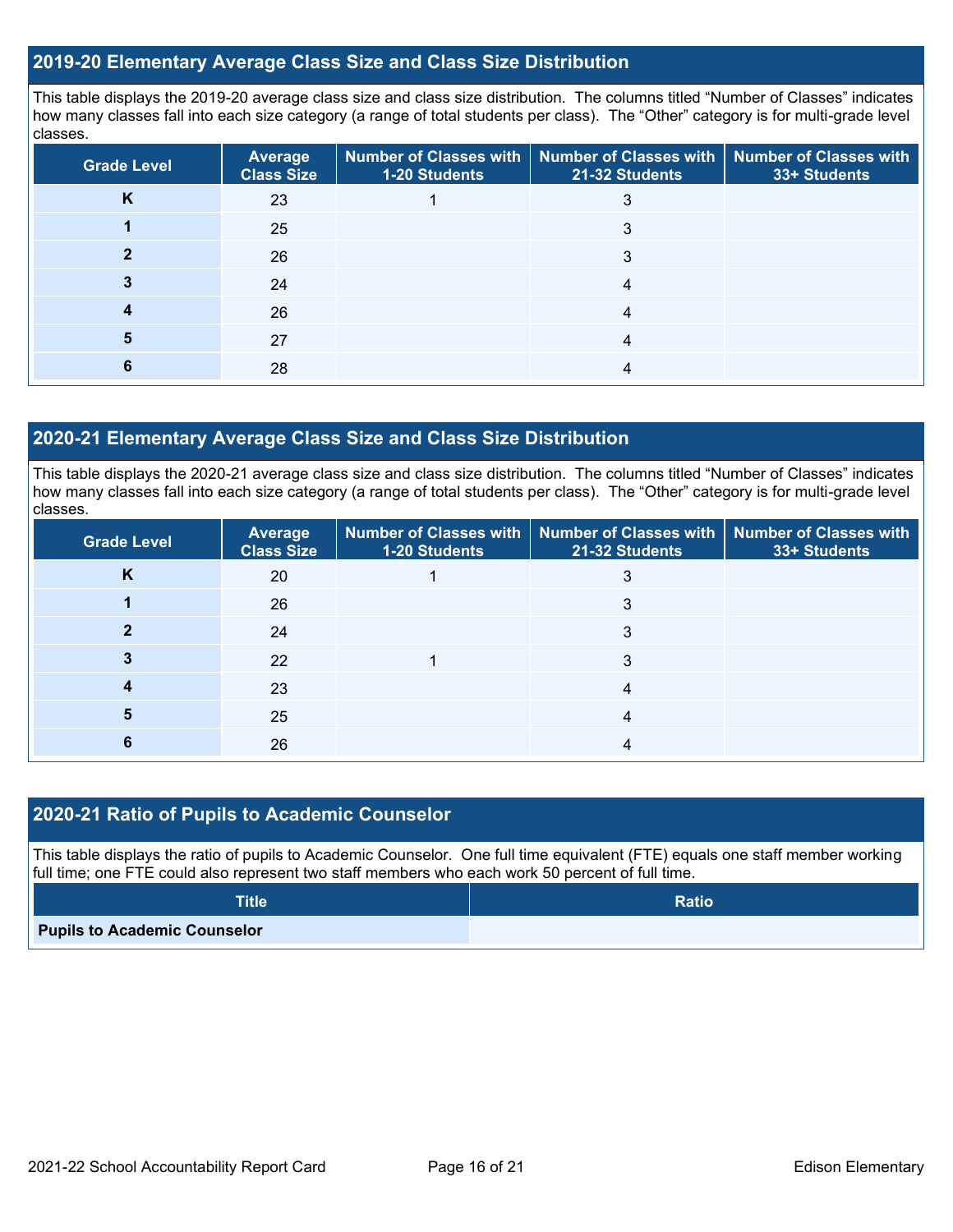#### **2020-21 Student Support Services Staff**

This table displays the number of FTE support staff assigned to this school. One full time equivalent (FTE) equals one staff member working full time; one FTE could also represent two staff members who each work 50 percent of full time.

| <b>Title</b>                                                         | <b>Number of FTE Assigned to School</b> |
|----------------------------------------------------------------------|-----------------------------------------|
| <b>Counselor (Academic, Social/Behavioral or Career Development)</b> | 0                                       |
| Library Media Teacher (Librarian)                                    | 0                                       |
| Library Media Services Staff (Paraprofessional)                      | 0                                       |
| <b>Psychologist</b>                                                  | 0                                       |
| <b>Social Worker</b>                                                 | $\Omega$                                |
| <b>Speech/Language/Hearing Specialist</b>                            | 0                                       |
| <b>Resource Specialist (non-teaching)</b>                            | 0                                       |

#### **2019-20 Expenditures Per Pupil and School Site Teacher Salaries**

This table displays the 2019-20 expenditures per pupil and average teach salary for this school. Cells with N/A values do not require data.

| <b>Level</b>                                         | <b>Total</b><br><b>Expenditures</b><br><b>Per Pupil</b> | <b>Expenditures</b><br><b>Per Pupil</b><br>(Restricted) | <b>Expenditures</b><br><b>Per Pupil</b><br>(Unrestricted) | Average<br><b>Teacher</b><br><b>Salary</b> |
|------------------------------------------------------|---------------------------------------------------------|---------------------------------------------------------|-----------------------------------------------------------|--------------------------------------------|
| <b>School Site</b>                                   | \$6459.0                                                | \$519.0                                                 | \$5939.0                                                  | \$84347.0                                  |
| <b>District</b>                                      | N/A                                                     | N/A                                                     | \$1608.0                                                  | \$92,686                                   |
| <b>Percent Difference - School Site and District</b> | N/A                                                     | N/A                                                     | 114.8                                                     | $-9.4$                                     |
| <b>State</b>                                         |                                                         |                                                         | \$8,444                                                   | \$85,863                                   |
| <b>Percent Difference - School Site and State</b>    | N/A                                                     | N/A                                                     | $-34.8$                                                   | $-1.8$                                     |

#### **2020-21 Types of Services Funded**

Categorical funding provides for the support services of a library media assistant, an Intervention Teacher (TOA), and an Outreach Consultant. Instructional materials for language Arts and Math are supplemented through categorical funds. Professional development, in the form of release days for teachers to meet with grade level teams, is supported by categorical funds as well as for substitute teachers. Additionally, Edison offers an ASES Program (After School Education and Safety) and provides in-kind contributions including but not limited to: copy machine usage, custodial services, computers, and classroom space.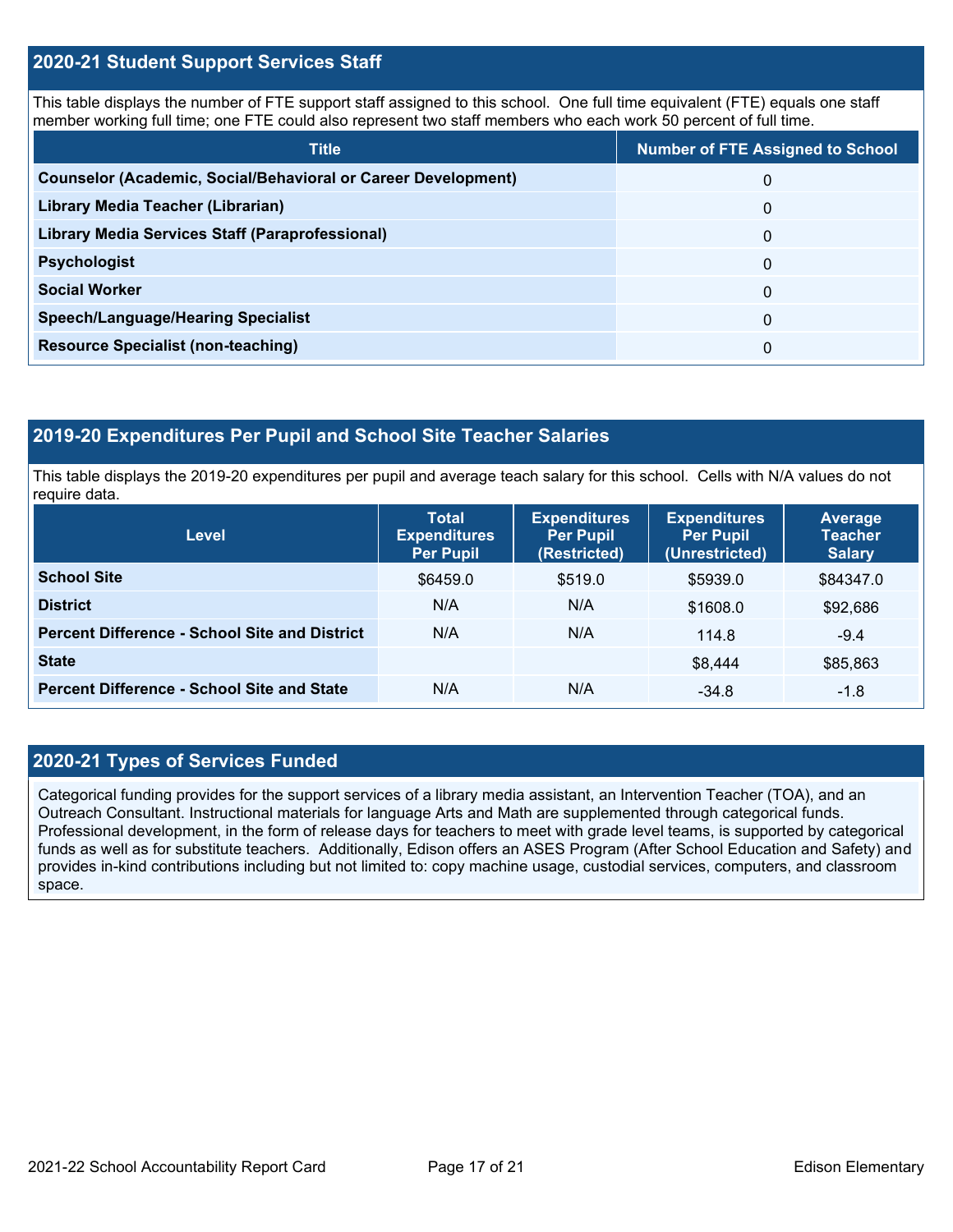#### **2019-20 Teacher and Administrative Salaries**

This table displays the 2019-20 Teacher and Administrative salaries. For detailed information on salaries, see the CDE Certification Salaries & Benefits web page at [http://www.cde.ca.gov/ds/fd/cs/.](http://www.cde.ca.gov/ds/fd/cs/)

| Category                                             | <b>District</b><br><b>Amount</b> | <b>State Average</b><br>for Districts<br>in Same Category |
|------------------------------------------------------|----------------------------------|-----------------------------------------------------------|
| <b>Beginning Teacher Salary</b>                      | \$48,998                         | \$52,060                                                  |
| <b>Mid-Range Teacher Salary</b>                      | \$87,146                         | \$84,043                                                  |
| <b>Highest Teacher Salary</b>                        | \$105,113                        | \$107,043                                                 |
| <b>Average Principal Salary (Elementary)</b>         | \$138,892                        | \$133,582                                                 |
| <b>Average Principal Salary (Middle)</b>             | \$141,565                        | \$138,803                                                 |
| <b>Average Principal Salary (High)</b>               | \$0                              | \$133,845                                                 |
| <b>Superintendent Salary</b>                         | \$319,095                        | \$240,628                                                 |
| <b>Percent of Budget for Teacher Salaries</b>        | 37%                              | 35%                                                       |
| <b>Percent of Budget for Administrative Salaries</b> | 6%                               | 5%                                                        |

#### **Professional Development**

Edison strives to set continuous rigorous goals that lead to student achievement. A leadership team is established each year with representation from each grade level, administration, and support staff. Meetings are held with teaching staff each year to determine a focus for professional development. Feedback from community surveys, school-wide benchmark and state testing data, School Site Council input, and input from staff are taken into consideration when developing goals. In the 2017-2018 school year, a continued focus on gifted strategies across settings, differentiated instruction through questioning, and data analysis with goal setting were emphasized. In 2018-2019, a focus on vertical articulation planning, data analysis and universal design for learning in an Multi tiered system of Support was highlighted. In this current school year 2019-2020 Effective writing across subject areas with a focus on siting evidence was adopted. Enhancing collaboration techniques for improved engagement is also being stressed. Teachers are being deliberate about sharing Learning Targets with students, and allowing for student's self-assessment and determination of their own abilities. Students will know what is needed to reach their Learning Targets, which will enhance their inquiry and focus their efforts. Teachers receive feedback from administration and colleagues on a continuous basis. Data meetings support team members to identify areas of strength, the needs of students, and to improve instructional practice. Teachers are offered many district hosted PD opportunities, and given the ability attend the yearly CAG (California Association for the Gifted) conference. 2020-2021-Participating in cohort 3 - Mutli-Tiered Support System implementation as a staff, the Leadership committee is at the forefront of the rollout. Author and Professional Learning Committee educator Luic Cruz is leading the staff to establish and transition to Professional Learning Communities that are transformational, sustainable and promote a healthy school culture.

This table displays the number of school days dedicated to staff development and continuous improvement.

| <b>Subject</b>                                                                  |    | $\vert$ 2019-20 $\vert$ 2020-21 $\vert$ 2021-22 |  |
|---------------------------------------------------------------------------------|----|-------------------------------------------------|--|
| Number of school days dedicated to Staff Development and Continuous Improvement | 15 |                                                 |  |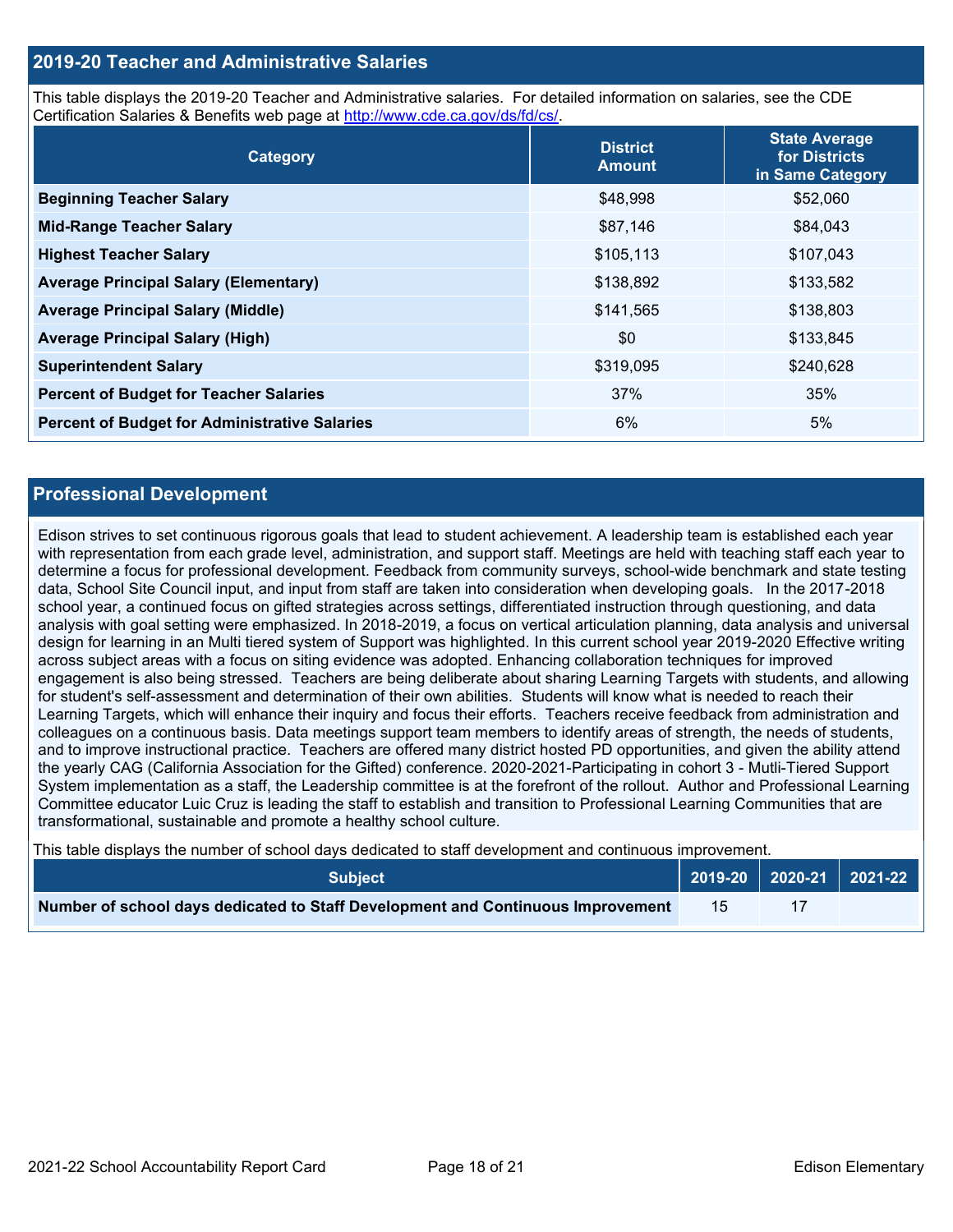# **Ontario-Montclair School District 2020-21 Local Accountability Report Card (LARC) Addendum**

## **Local Accountability Report Card (LARC) Addendum**

**2020-21 Local Accountability Report Card (LARC) Addendum Overview**



On July 14, 2021, the California State Board of Education (SBE) determined that the California Department of Education (CDE) will use the SARC as the mechanism to conduct a one-time data collection of the LEA-level aggregate test results of all school's local assessments administered during the 2020–2021 school year in order to meet the federal Every Students Succeeds Act (ESSA) reporting requirement for the Local Educational Agency Accountability Report Cards (LARCs).

Each local educational agency (LEA) is responsible for preparing and posting their annual LARC in accordance with the federal ESSA. As a courtesy, the CDE prepares and posts the LARCs on behalf of all LEAs.

Only for the 2020–2021 school year and the 2020–2021 LARCs, LEAs are required to report their aggregate local assessments test results at the LEA-level to the CDE by populating the tables below via the SARC. These data will be used to meet the LEAs' federal requirement for their LARCs. Note that it is the responsibility of the school and LEA to ensure that all student privacy and suppression rules are in place when reporting data in Tables 3 and 4 in the Addendum, as applicable.

The tables below are not part of the SBE approved 2020–2021 SARC template but rather are the mechanism by which these required data will be collected from LEAs.

For purposes of the LARC and the following tables, an LEA is defined as a school district, a county office of education, or a direct funded charter school.

| 2021-22 District Contact Information |                                   |  |
|--------------------------------------|-----------------------------------|--|
| <b>District Name</b>                 | Ontario-Montclair School District |  |
| <b>Phone Number</b>                  | $(909)$ 459-2500                  |  |
| Superintendent                       | Dr. James Q. Hammond              |  |
| <b>Email Address</b>                 | info@omsd.net                     |  |
| <b>District Website Address</b>      | https://www.omsd.net              |  |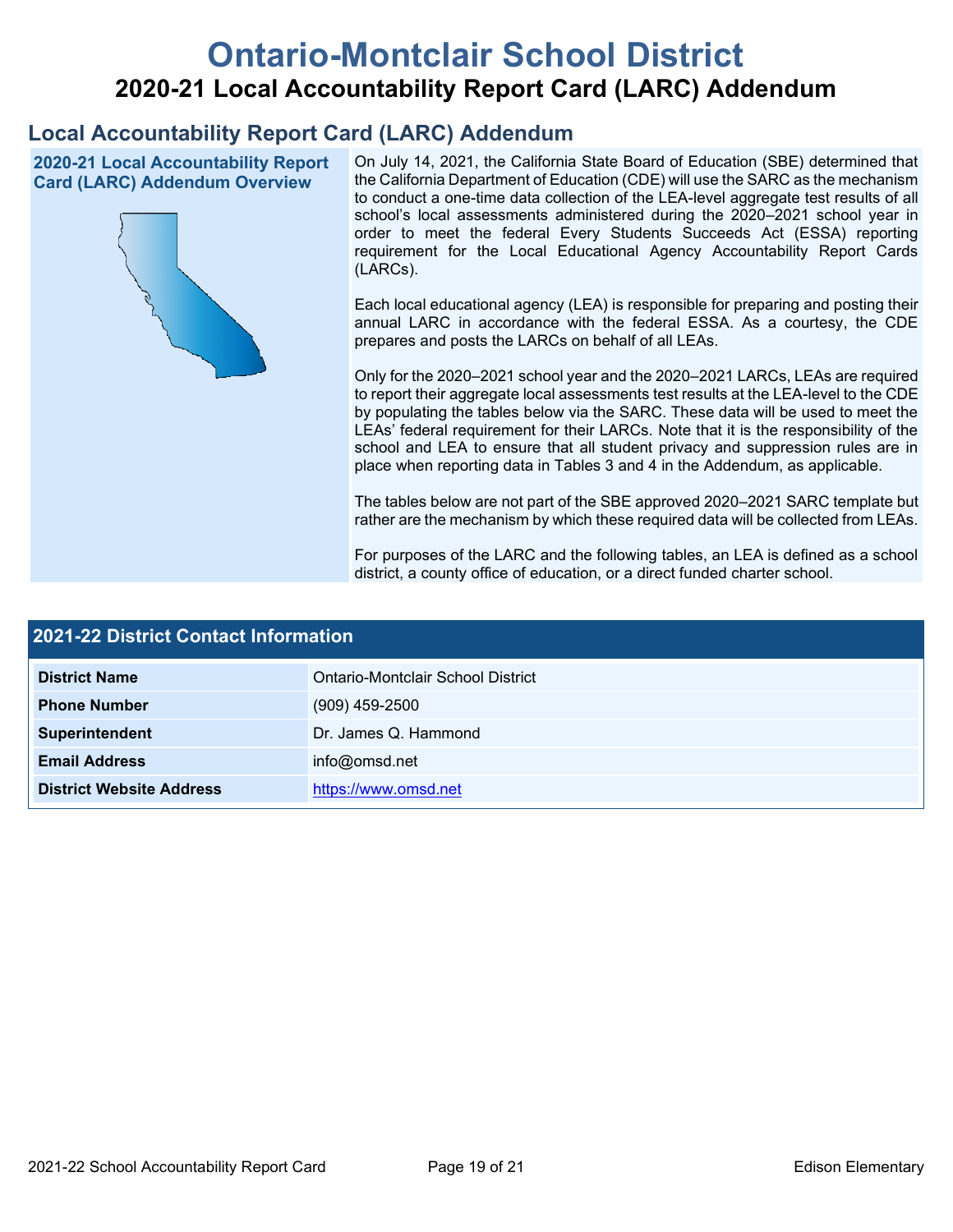#### **2020-21 CAASPP Test Results in ELA by Student Group**

This table displays CAASPP test results in ELA by student group for students grades three through eight and grade eleven taking and completing a state-administered assessment. The CDE will populate this table for schools in cases where the school administered the CAASPP assessment. In cases where the school administered a local assessment instead of CAASPP, the CDE will populate this table with "NT" values, meaning this school did not test students using the CAASPP. See the local assessment(s) table for more information.

| <b>CAASPP</b><br><b>Student Groups</b>               | <b>CAASPP</b><br><b>Total</b><br><b>Enrollment</b> | <b>CAASPP</b><br><b>Number</b><br><b>Tested</b> | <b>CAASPP</b><br><b>Percent</b><br><b>Tested</b> | <b>CAASPP</b><br><b>Percent</b><br><b>Not Tested</b> | <b>CAASPP</b><br><b>Percent</b><br>Met or<br><b>Exceeded</b> |
|------------------------------------------------------|----------------------------------------------------|-------------------------------------------------|--------------------------------------------------|------------------------------------------------------|--------------------------------------------------------------|
| <b>All Students</b>                                  | 12994                                              | <b>NT</b>                                       | <b>NT</b>                                        | <b>NT</b>                                            | <b>NT</b>                                                    |
| <b>Female</b>                                        | 6378                                               | <b>NT</b>                                       | <b>NT</b>                                        | <b>NT</b>                                            | <b>NT</b>                                                    |
| <b>Male</b>                                          | 6616                                               | <b>NT</b>                                       | <b>NT</b>                                        | <b>NT</b>                                            | <b>NT</b>                                                    |
| American Indian or Alaska Native                     | 92                                                 | <b>NT</b>                                       | <b>NT</b>                                        | <b>NT</b>                                            | <b>NT</b>                                                    |
| <b>Asian</b>                                         | 257                                                | <b>NT</b>                                       | <b>NT</b>                                        | <b>NT</b>                                            | <b>NT</b>                                                    |
| <b>Black or African American</b>                     | 394                                                | <b>NT</b>                                       | <b>NT</b>                                        | <b>NT</b>                                            | NT                                                           |
| <b>Filipino</b>                                      | 81                                                 | <b>NT</b>                                       | <b>NT</b>                                        | <b>NT</b>                                            | <b>NT</b>                                                    |
| <b>Hispanic or Latino</b>                            | 11629                                              | <b>NT</b>                                       | <b>NT</b>                                        | <b>NT</b>                                            | <b>NT</b>                                                    |
| <b>Native Hawaiian or Pacific Islander</b>           | 31                                                 | <b>NT</b>                                       | <b>NT</b>                                        | <b>NT</b>                                            | <b>NT</b>                                                    |
| <b>Two or More Races</b>                             | 140                                                | <b>NT</b>                                       | <b>NT</b>                                        | <b>NT</b>                                            | <b>NT</b>                                                    |
| <b>White</b>                                         | 370                                                | <b>NT</b>                                       | <b>NT</b>                                        | <b>NT</b>                                            | <b>NT</b>                                                    |
| <b>English Learners</b>                              | 2756                                               | <b>NT</b>                                       | <b>NT</b>                                        | <b>NT</b>                                            | <b>NT</b>                                                    |
| <b>Foster Youth</b>                                  | 73                                                 | <b>NT</b>                                       | <b>NT</b>                                        | <b>NT</b>                                            | <b>NT</b>                                                    |
| <b>Homeless</b>                                      | 2320                                               | <b>NT</b>                                       | <b>NT</b>                                        | <b>NT</b>                                            | <b>NT</b>                                                    |
| <b>Military</b>                                      | $\mathbf 0$                                        | $\mathbf 0$                                     | $\mathbf 0$                                      | $\mathbf 0$                                          | 0                                                            |
| <b>Socioeconomically Disadvantaged</b>               | 11552                                              | <b>NT</b>                                       | <b>NT</b>                                        | <b>NT</b>                                            | <b>NT</b>                                                    |
| <b>Students Receiving Migrant Education Services</b> | $\Omega$                                           | $\mathbf 0$                                     | $\mathbf{0}$                                     | $\Omega$                                             | 0                                                            |
| <b>Students with Disabilities</b>                    | 1919                                               | <b>NT</b>                                       | <b>NT</b>                                        | <b>NT</b>                                            | <b>NT</b>                                                    |